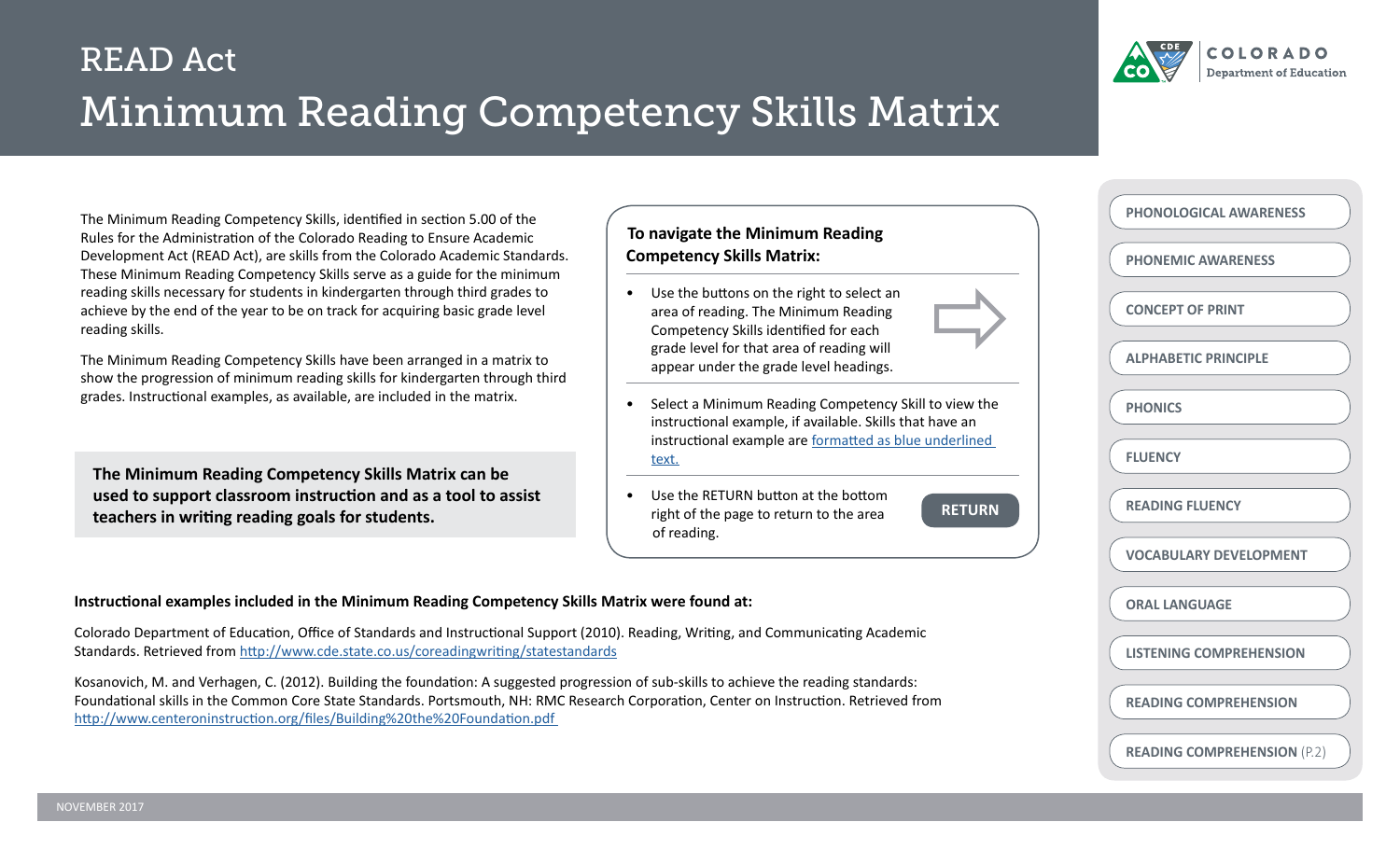

# PHONOLOGICAL AWARENESS

| KINDERGARTEN                                                                                    | <b>FIRST GRADE</b> | <b>SECOND GRADE</b> | THIRD GRADE | PHONOLOGICAL AWARENESS             |
|-------------------------------------------------------------------------------------------------|--------------------|---------------------|-------------|------------------------------------|
| O Recognize and produce rhyming words. (1)                                                      |                    |                     |             | <b>PHONEMIC AWARENESS</b>          |
| O Identify and produce groups of words<br>that begin with the same sound<br>(alliteration). (2) |                    |                     |             | <b>CONCEPT OF PRINT</b>            |
| O Count, pronounce, blend, and segment<br>syllables in spoken words. (3)                        |                    |                     |             | <b>ALPHABETIC PRINCIPLE</b>        |
|                                                                                                 |                    |                     |             | <b>PHONICS</b>                     |
|                                                                                                 |                    |                     |             | <b>FLUENCY</b>                     |
|                                                                                                 |                    |                     |             | <b>READING FLUENCY</b>             |
|                                                                                                 |                    |                     |             | <b>VOCABULARY DEVELOPMENT</b>      |
|                                                                                                 |                    |                     |             | <b>ORAL LANGUAGE</b>               |
|                                                                                                 |                    |                     |             | <b>LISTENING COMPREHENSION</b>     |
|                                                                                                 |                    |                     |             | <b>READING COMPREHENSION</b>       |
|                                                                                                 |                    |                     |             | <b>READING COMPREHENSION (P.2)</b> |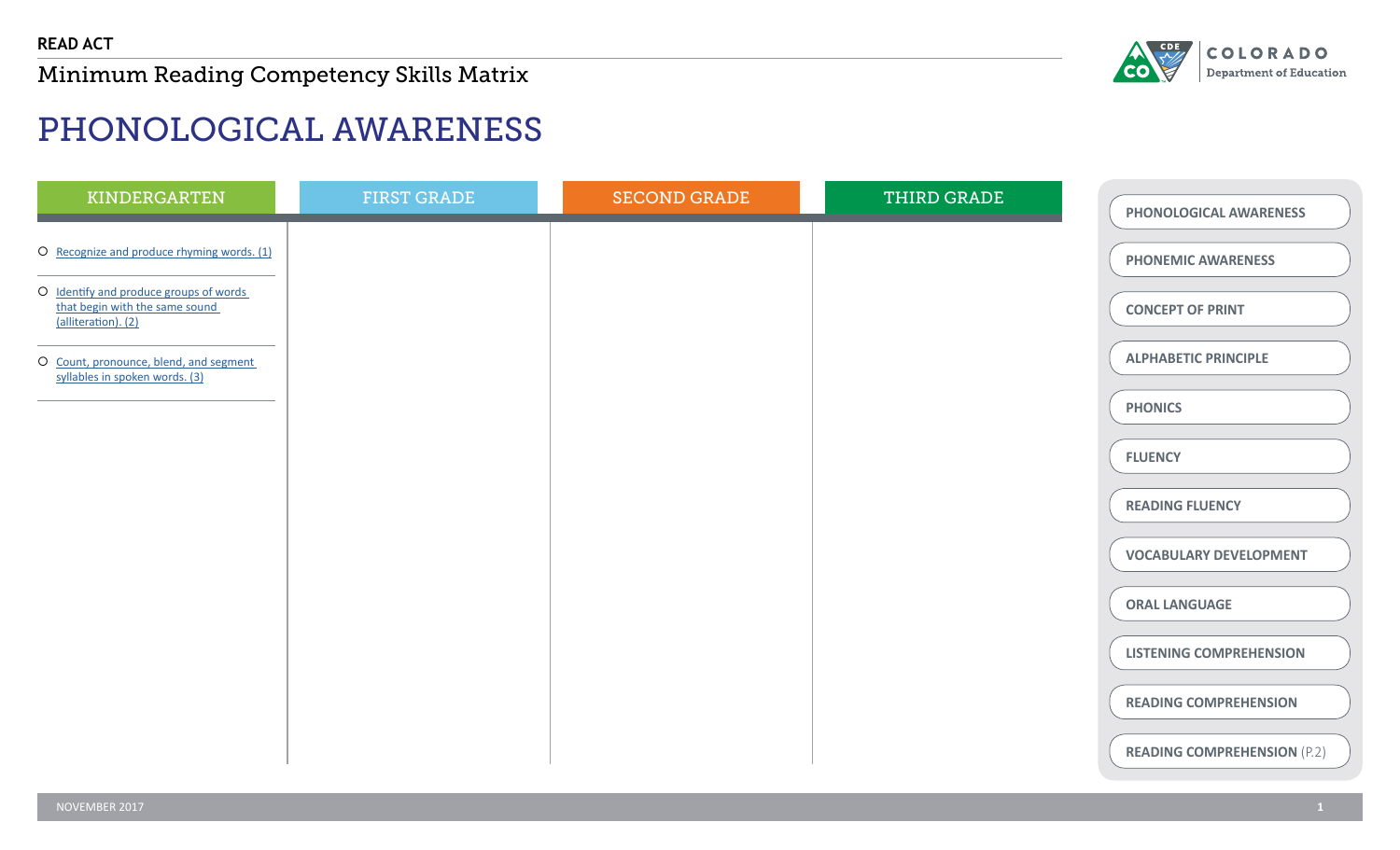

#### <span id="page-2-0"></span>PHONOLOGICAL AWARENESS - Instructional Examples

|         | <b>KINDERGARTEN SKILLS</b>                                                                    |                                    | <b>INSTRUCTIONAL EXAMPLES</b>                                                                                                                                                                                                                                                                                                                                                                            |               |
|---------|-----------------------------------------------------------------------------------------------|------------------------------------|----------------------------------------------------------------------------------------------------------------------------------------------------------------------------------------------------------------------------------------------------------------------------------------------------------------------------------------------------------------------------------------------------------|---------------|
| $\circ$ | Recognize and produce rhyming words.<br>(1)                                                   | O<br>$\circ$                       | Determine if spoken pairs of words rhyme (e.g., Do these words rhyme? moon, spoon).<br>Produce a spoken word with the same rhyme of a spoken word (e.g., Can you tell me a word that rhymes with hat?).                                                                                                                                                                                                  |               |
| $\circ$ | Identify and produce groups of words<br>that begin with the same sound<br>(alliteration). (2) | $\circ$<br>$\circ$                 | Say yes if the words have the same beginning sound (alliteration): nice, neat, Nathan<br>Produce spoken words that begin with /b/ such as bat, ball, bike, big. Now your turn, say words that begin with the sound /t/.                                                                                                                                                                                  |               |
| $\circ$ | Count, pronounce, blend, and segment<br>syllables in spoken words. (3)                        | O<br>$\circ$<br>$\circ$<br>$\circ$ | Count the syllables in spoken words (e.g., Clap the parts of the word paper. How many parts?).<br>Pronounce the syllables in spoken words (e.g., Clap and say the parts of the word tiger.).<br>Blend syllables into spoken words (e.g., Put the parts together to make the whole word: pic-nic.).<br>Segment spoken words into syllables (e.g., Can you break the word window into two smaller parts?). |               |
|         |                                                                                               |                                    |                                                                                                                                                                                                                                                                                                                                                                                                          | <b>RETURN</b> |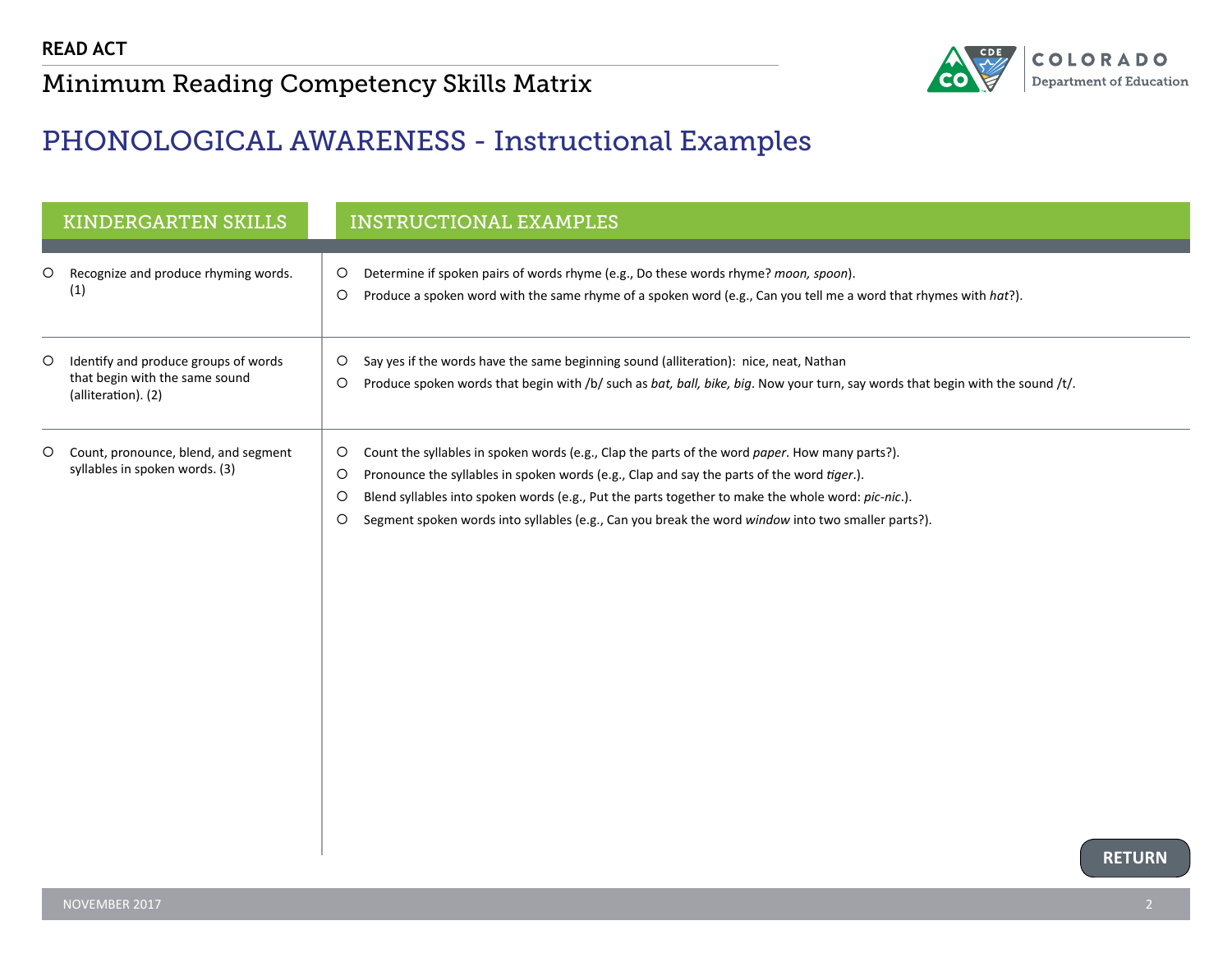

# PHONEMIC AWARENESS

| O Blend and segment the onset and rime of<br>O The student must demonstrate all of the<br>O The student must demonstrate all of the<br>O Orally produce single-syllable words by<br>single syllable spoken words. (1)<br>blending sounds, including blends. (1)<br>phonemic awareness skill competencies<br>phonemic awareness skill competencies<br>outlined in Kindergarten and First grade.<br>outlined in Kindergarten and First grade.<br>(1)<br>(1)<br>O Identify phonemes for letters. (2)<br>O Segment spoken single-syllable words into<br>their complete sequence on individual<br>sounds. $(2)$<br>O Identify the initial, medial, and final<br>phonemes of spoken words. (3)<br>O Distinguish long from short vowel sounds<br>in spoken single-syllable words. (3)<br>O Isolate and pronounce initial, medial<br>vowel, and final sounds in spoken single | <b>KINDERGARTEN</b> | <b>FIRST GRADE</b> | <b>SECOND GRADE</b> | <b>THIRD GRADE</b> | PHONOLOGICAL AWARENESS                                                                                                                                                                                                                       |
|-----------------------------------------------------------------------------------------------------------------------------------------------------------------------------------------------------------------------------------------------------------------------------------------------------------------------------------------------------------------------------------------------------------------------------------------------------------------------------------------------------------------------------------------------------------------------------------------------------------------------------------------------------------------------------------------------------------------------------------------------------------------------------------------------------------------------------------------------------------------------|---------------------|--------------------|---------------------|--------------------|----------------------------------------------------------------------------------------------------------------------------------------------------------------------------------------------------------------------------------------------|
| syllable words. (4)<br>O Add or substitute individual sounds in<br>simple, one-syllable words to make new<br>words. $(5)$                                                                                                                                                                                                                                                                                                                                                                                                                                                                                                                                                                                                                                                                                                                                             |                     |                    |                     |                    | <b>PHONEMIC AWARENESS</b><br><b>CONCEPT OF PRINT</b><br><b>ALPHABETIC PRINCIPLE</b><br><b>PHONICS</b><br><b>FLUENCY</b><br><b>READING FLUENCY</b><br><b>VOCABULARY DEVELOPMENT</b><br><b>ORAL LANGUAGE</b><br><b>LISTENING COMPREHENSION</b> |

\*While significant, this skill is a lower indicator of future reading success and should not be weighed as heavily as the other skills when determining if a child has attained mastery of the Minimum Reading Competency Skil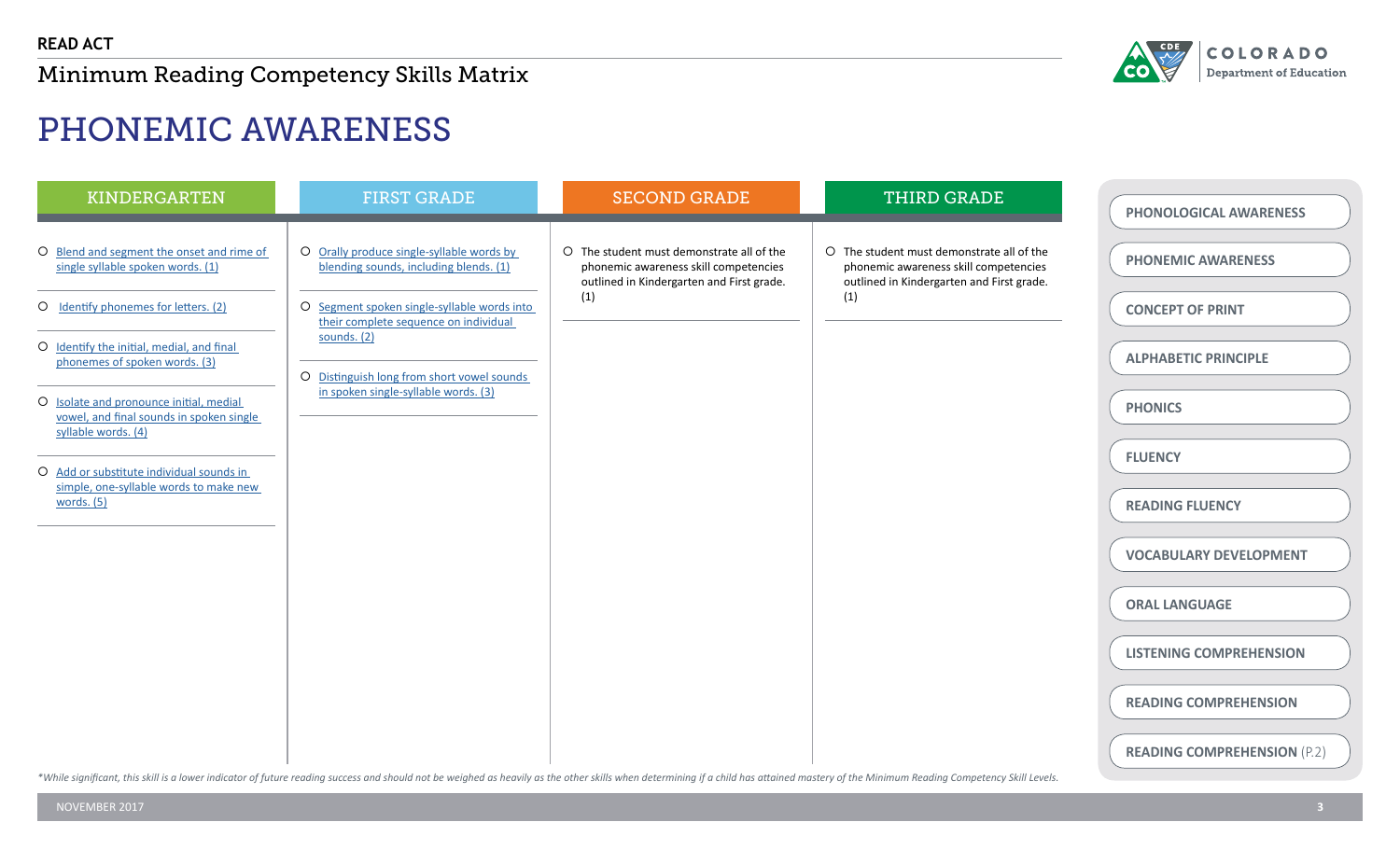

## <span id="page-4-0"></span>PHONEMIC AWARENESS - Instructional Examples

|         | <b>KINDERGARTEN SKILLS</b>                                                                               | <b>INSTRUCTIONAL EXAMPLES</b>                                                                                                                                                                                                                                                                                                                                                                                                                                     |
|---------|----------------------------------------------------------------------------------------------------------|-------------------------------------------------------------------------------------------------------------------------------------------------------------------------------------------------------------------------------------------------------------------------------------------------------------------------------------------------------------------------------------------------------------------------------------------------------------------|
| $\circ$ | Blend and segment the onset and rime of<br>single syllable spoken words. (1)                             | The word is $dog$ : the onset $/d/$ and rime is the $log/$ .<br>$\circ$<br>$\circ$<br>Blend the onset and rime to say a whole word (e.g., Put the parts together to make a whole word: $/m/-/ap/$ .).<br>O<br>Segment the sounds of a spoken word into onset and rime (e.g., Say the word cat in two parts-the first sound then the rest of the word.).                                                                                                           |
| O       | Identify phonemes for letters. (2)                                                                       | Students are able to identify letter sounds for letters in isolation.<br>O<br>Readers know all of the letter sounds and letter names.<br>$\circ$                                                                                                                                                                                                                                                                                                                  |
| O       | Identify the initial, medial, and final<br>phonemes of spoken words. (3)                                 | What are all the sounds in dog? /d/ /o/ /g/ (3) Children may want to tap the sounds out on their fingers.<br>O<br>O<br>Identify the initial sound in spoken CVC words (e.g., What is the first sound you hear in the word lip?).<br>O<br>Identify the final sound in spoken CVC words (e.g., What is the last sound you hear in the word met?).<br>O<br>Identify the middle sound in spoken CVC words (e.g., What is the middle sound you hear in the word rim?). |
| O       | Isolate and pronounce initial, medial<br>vowel, and final sounds in spoken single<br>syllable words. (4) | Say the word dog, what is the last sound you hear in dog? What is the first sound? What is the sound in the middle?<br>O<br>The word is mat. What is the initial sound in mat? /m/What is the final sound in mat? /a/ What is the medial sound in mat? /t/<br>O                                                                                                                                                                                                   |
| O       | Add or substitute individual sounds in<br>simple, one-syllable words to make new<br>words. $(5)$         | Say chum, change the /u/ to /ar/. What word do you get? (charm)<br>O<br>$\circ$<br>Produce a spoken word when a phoneme is added (e.g., Say eat. Now say eat with /s/ at the beginning.).<br>Change the /b/ in bat to /k/ to produce the spoken word cat.<br>$\circ$                                                                                                                                                                                              |
|         |                                                                                                          | <b>RETURN</b>                                                                                                                                                                                                                                                                                                                                                                                                                                                     |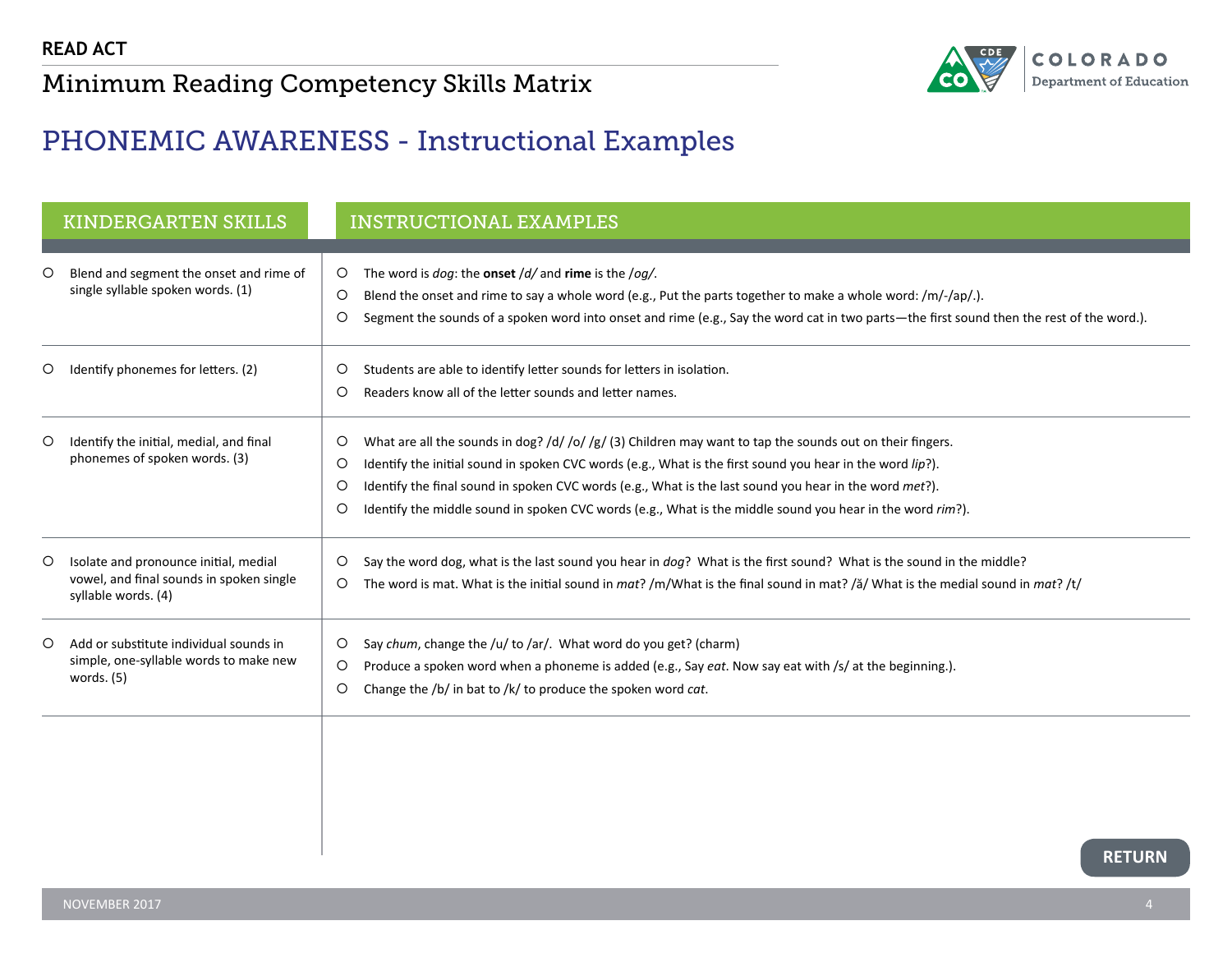

## <span id="page-5-0"></span>PHONEMIC AWARENESS - Instructional Examples

|         | <b>FIRST GRADE SKILLS</b>                                                                         | <b>INSTRUCTIONAL EXAMPLES</b>                                                                                                                                                                                                                                                                                                                                                                                                                                                                                                                                                                                                                                                                                                                                                                                                                                                                                                                                            |
|---------|---------------------------------------------------------------------------------------------------|--------------------------------------------------------------------------------------------------------------------------------------------------------------------------------------------------------------------------------------------------------------------------------------------------------------------------------------------------------------------------------------------------------------------------------------------------------------------------------------------------------------------------------------------------------------------------------------------------------------------------------------------------------------------------------------------------------------------------------------------------------------------------------------------------------------------------------------------------------------------------------------------------------------------------------------------------------------------------|
| $\circ$ | Orally produce single-syllable words by<br>blending sounds, including blends. (1)                 | Blend individual phonemes in spoken single-syllable words including words with consonant blends (e.g., Put the sounds together to make<br>$\circ$<br>the whole word /s//ă//t/ (sat); /m//ĭ//s/t/(mist); /s//k//ā//t/ (skate).).                                                                                                                                                                                                                                                                                                                                                                                                                                                                                                                                                                                                                                                                                                                                          |
| O       | Segment spoken single-syllable words<br>into their complete sequence of<br>individual sounds. (2) | (e.g., Say the word am one sound at a time: / $\frac{3}{m}$ .); say the word ask one sound at a time: / $\frac{3}{5}$ /s/k/).<br>O<br>Segment spoken VC words into their complete sequence of individual sounds (phonemes) (e.g., Say the word am one sound at a time: /ă/<br>O<br>/m/.).<br>Segment spoken CVCe words into their complete sequence of individual sounds (phonemes) (e.g., Say the word rake one sound at a time:<br>$\circ$<br>/r// $\bar{a}/k$ .).<br>Segment spoken VCC words into their complete sequence of individual sounds (phonemes) (e.g., Say the word ask one sound at a time:<br>O<br>/ă/ /s/ /k/.).<br>Segment spoken CVCC words into their complete sequence of individual sounds (phonemes) (e.g., Say the word list one sound at a time:<br>$\circ$<br>/l/ /ĭ/ /s/ /t/.).<br>Segment spoken CCVC words into their complete sequence of individual sounds (phonemes) (e.g., Say the word slip one sound at a time:<br>/s/ /l/ /ĭ/ /p/.). |
| $\circ$ | Distinguish long from short vowel sounds<br>in spoken single-syllable words. (3)                  | O<br>Listen to me say these two words: cap, cape, which word has the long vowel sound? That's right, cape.<br>$\circ$<br>Determine if a spoken word has a long or short vowel sound (e.g., Do you hear /ă/ in ant? man?).<br>O<br>Sort picture cards (e.g., hat, rake) into two categories (i.e., long or short vowel).                                                                                                                                                                                                                                                                                                                                                                                                                                                                                                                                                                                                                                                  |
|         |                                                                                                   | <b>BERLIBAL</b>                                                                                                                                                                                                                                                                                                                                                                                                                                                                                                                                                                                                                                                                                                                                                                                                                                                                                                                                                          |

**RETURN RETURN**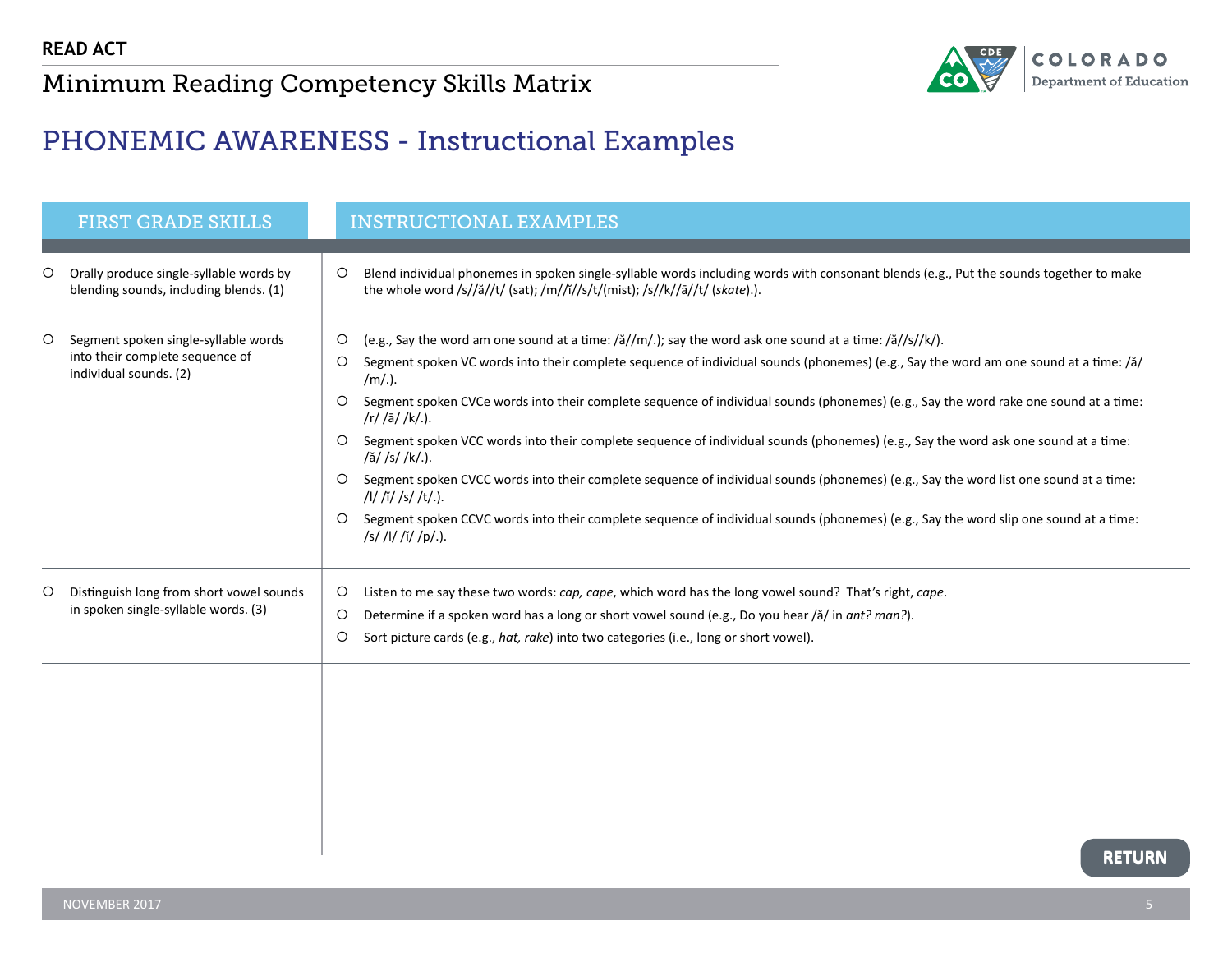

# CONCEPT OF PRINT

| KINDERGARTEN                                                                                                  | <b>FIRST GRADE</b>                                            | <b>SECOND GRADE</b> | THIRD GRADE | PHONOLOGICAL AWARENESS             |
|---------------------------------------------------------------------------------------------------------------|---------------------------------------------------------------|---------------------|-------------|------------------------------------|
| O Demonstrate understanding of the<br>organization and basic features of print. (1)                           | O Recognize the distinguishing features of<br>a sentence. (1) |                     |             | <b>PHONEMIC AWARENESS</b>          |
| O Understand that words are separated by<br>spaces in print, also known as concept of<br>word. (2)            |                                                               |                     |             | <b>CONCEPT OF PRINT</b>            |
| O Identify the front cover, back cover, and<br>title page of a book. *(3)                                     |                                                               |                     |             | <b>ALPHABETIC PRINCIPLE</b>        |
| O Recognize that spoken words are<br>represented in written language by specific<br>sequences of letters. (4) |                                                               |                     |             | <b>PHONICS</b><br><b>FLUENCY</b>   |
|                                                                                                               |                                                               |                     |             | <b>READING FLUENCY</b>             |
|                                                                                                               |                                                               |                     |             | <b>VOCABULARY DEVELOPMENT</b>      |
|                                                                                                               |                                                               |                     |             | <b>ORAL LANGUAGE</b>               |
|                                                                                                               |                                                               |                     |             | <b>LISTENING COMPREHENSION</b>     |
|                                                                                                               |                                                               |                     |             | <b>READING COMPREHENSION</b>       |
|                                                                                                               |                                                               |                     |             | <b>READING COMPREHENSION (P.2)</b> |

\*While significant, this skill is a lower indicator of future reading success and should not be weighed as heavily as the other skills when determining if a child has attained mastery of the Minimum Reading Competency Skil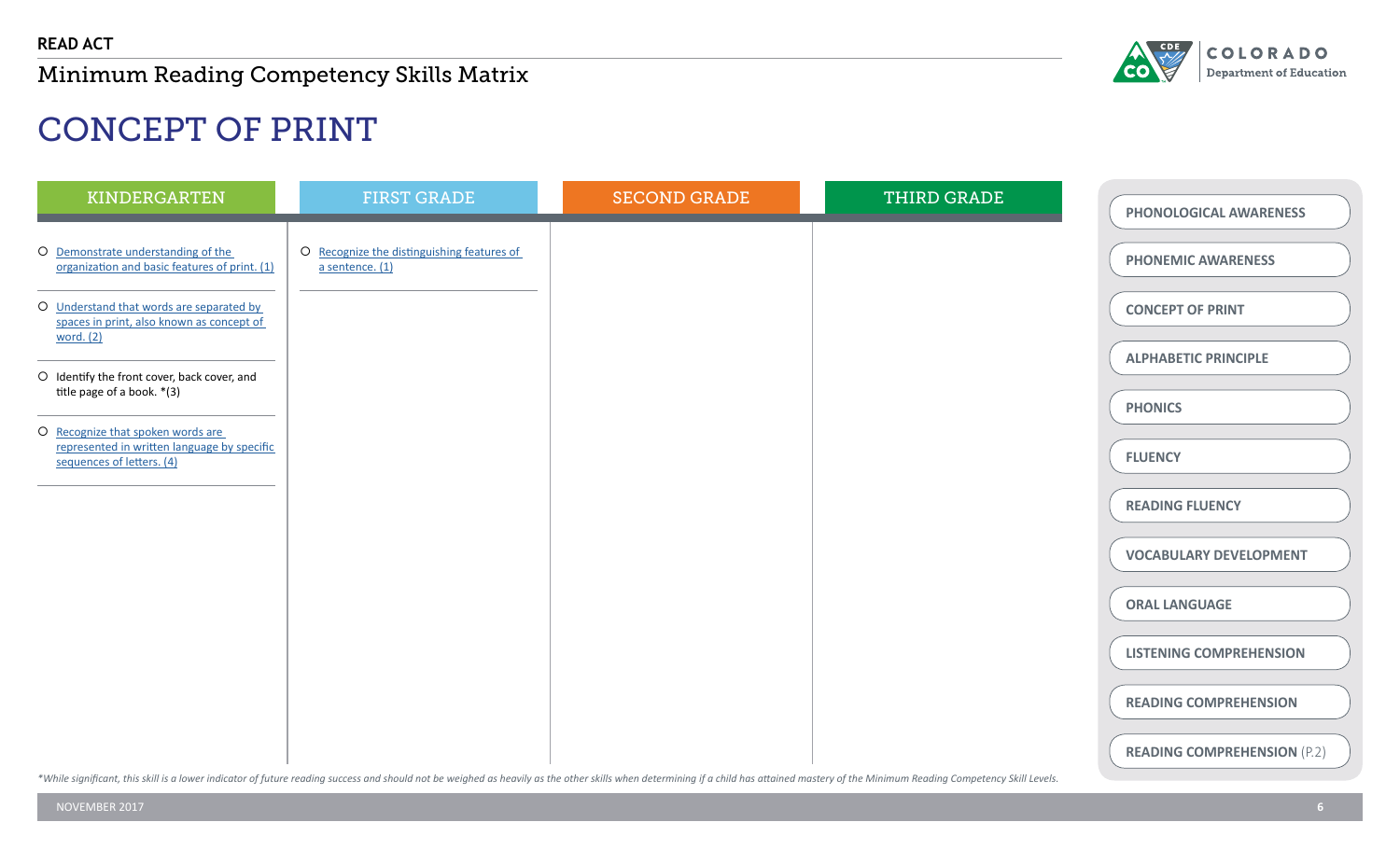

## <span id="page-7-0"></span>CONCEPT OF PRINT - Instructional Examples

|         | KINDERGARTEN SKILLS                                                                                         | <b>INSTRUCTIONAL EXAMPLES</b>                                                         |
|---------|-------------------------------------------------------------------------------------------------------------|---------------------------------------------------------------------------------------|
| $\circ$ | Demonstrate understanding of the<br>organization and basic features of print.<br>(1)                        | Follows words from left to right, top to bottom, page by page, etc.<br>$\circ$        |
| $\circ$ | Understand that words are separated by<br>spaces in print, also known as concept of<br>word. (2)            | Point out spaces between words during big book or shared book experiences.<br>$\circ$ |
| $\circ$ | Recognize that spoken words are<br>represented in written language by<br>specific sequences of letters. (4) | Engage in shared writing activities.<br>$\circ$                                       |
|         |                                                                                                             |                                                                                       |
|         |                                                                                                             |                                                                                       |
|         |                                                                                                             |                                                                                       |
|         |                                                                                                             |                                                                                       |
|         |                                                                                                             |                                                                                       |
|         |                                                                                                             | <b>RETURN</b>                                                                         |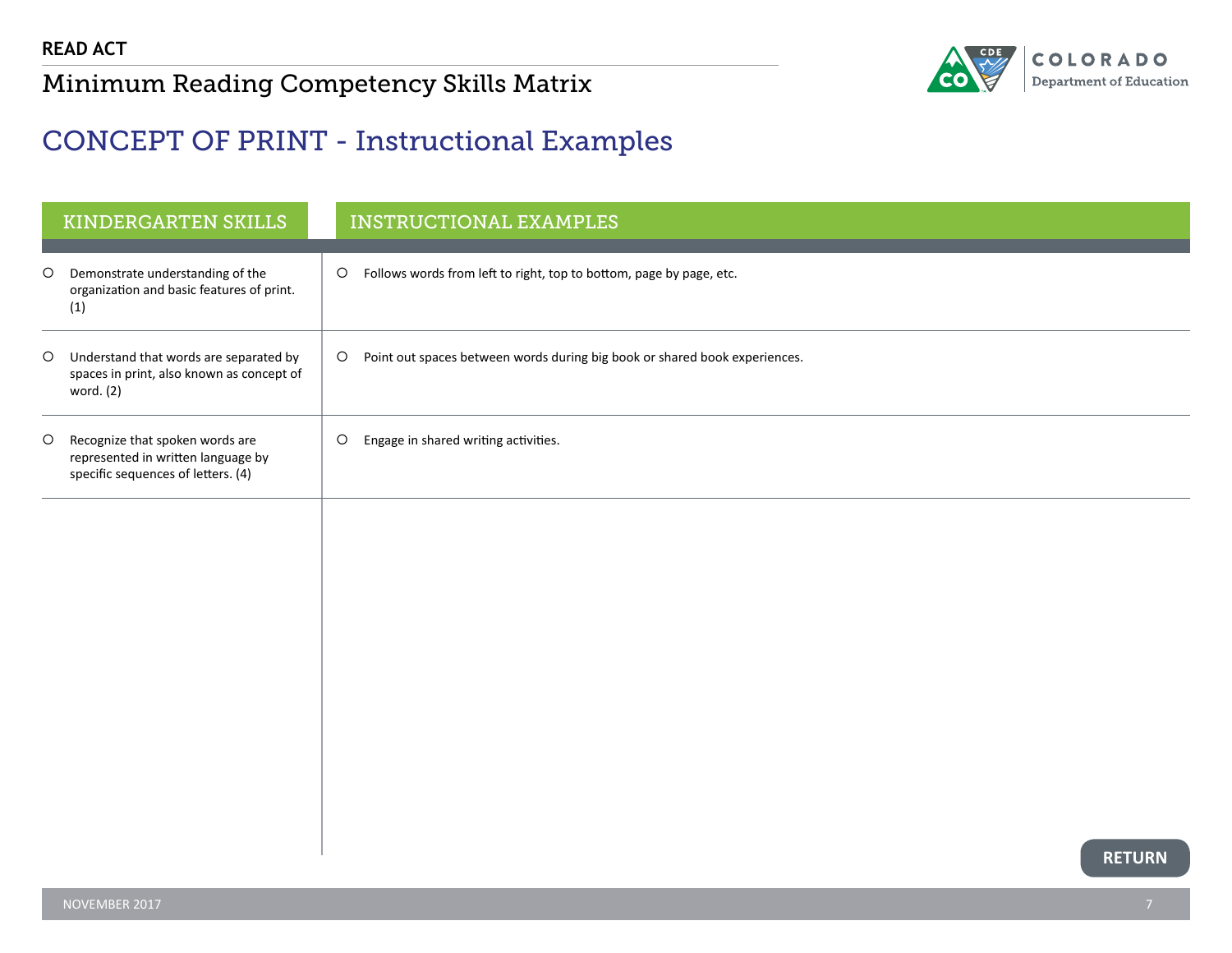

### <span id="page-8-0"></span>CONCEPT OF PRINT - Instructional Examples

|         | FIRST GRADE SKILLS                                          | <b>INSTRUCTIONAL EXAMPLES</b>                                                                                               |
|---------|-------------------------------------------------------------|-----------------------------------------------------------------------------------------------------------------------------|
| $\circ$ | Recognize the distinguishing features of a<br>sentence. (1) | Recognize purposeful errors in a sentence (e.g., capitalization of first word, ending punctuation, and spacing).<br>$\circ$ |
|         |                                                             |                                                                                                                             |
|         |                                                             |                                                                                                                             |
|         |                                                             |                                                                                                                             |
|         |                                                             |                                                                                                                             |
|         |                                                             |                                                                                                                             |
|         |                                                             |                                                                                                                             |
|         |                                                             |                                                                                                                             |
|         |                                                             |                                                                                                                             |
|         |                                                             |                                                                                                                             |
|         |                                                             | <b>RETURN</b>                                                                                                               |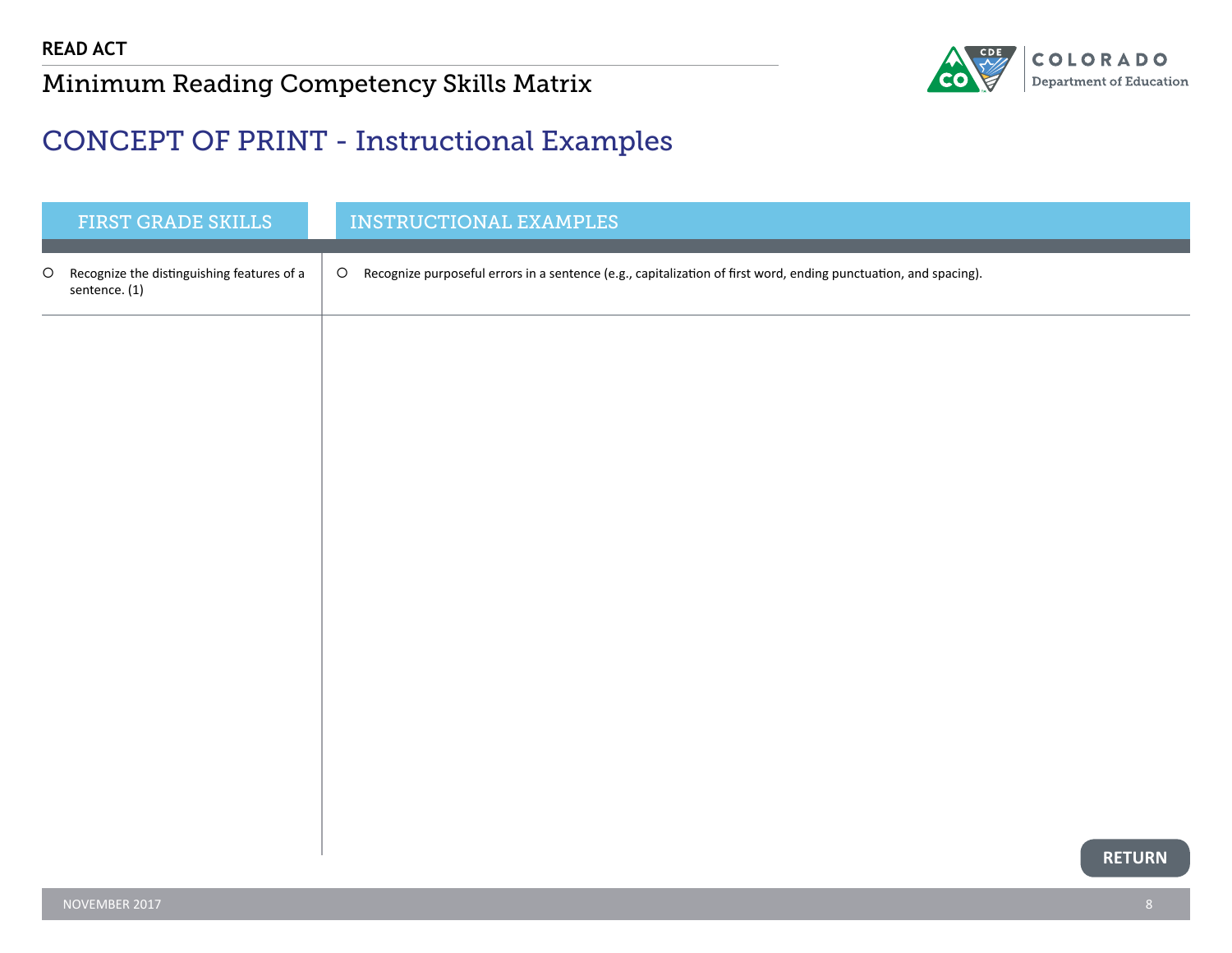

# ALPHABETIC PRINCIPLE

| KINDERGARTEN                                                                  | <b>FIRST GRADE</b> | <b>SECOND GRADE</b> | THIRD GRADE | PHONOLOGICAL AWARENESS             |
|-------------------------------------------------------------------------------|--------------------|---------------------|-------------|------------------------------------|
| O Recognize and name all upper- and<br>lowercase letters of the alphabet. (1) |                    |                     |             | <b>PHONEMIC AWARENESS</b>          |
|                                                                               |                    |                     |             | <b>CONCEPT OF PRINT</b>            |
|                                                                               |                    |                     |             | <b>ALPHABETIC PRINCIPLE</b>        |
|                                                                               |                    |                     |             | <b>PHONICS</b>                     |
|                                                                               |                    |                     |             | <b>FLUENCY</b>                     |
|                                                                               |                    |                     |             | <b>READING FLUENCY</b>             |
|                                                                               |                    |                     |             | <b>VOCABULARY DEVELOPMENT</b>      |
|                                                                               |                    |                     |             | <b>ORAL LANGUAGE</b>               |
|                                                                               |                    |                     |             | <b>LISTENING COMPREHENSION</b>     |
|                                                                               |                    |                     |             | <b>READING COMPREHENSION</b>       |
|                                                                               |                    |                     |             | <b>READING COMPREHENSION (P.2)</b> |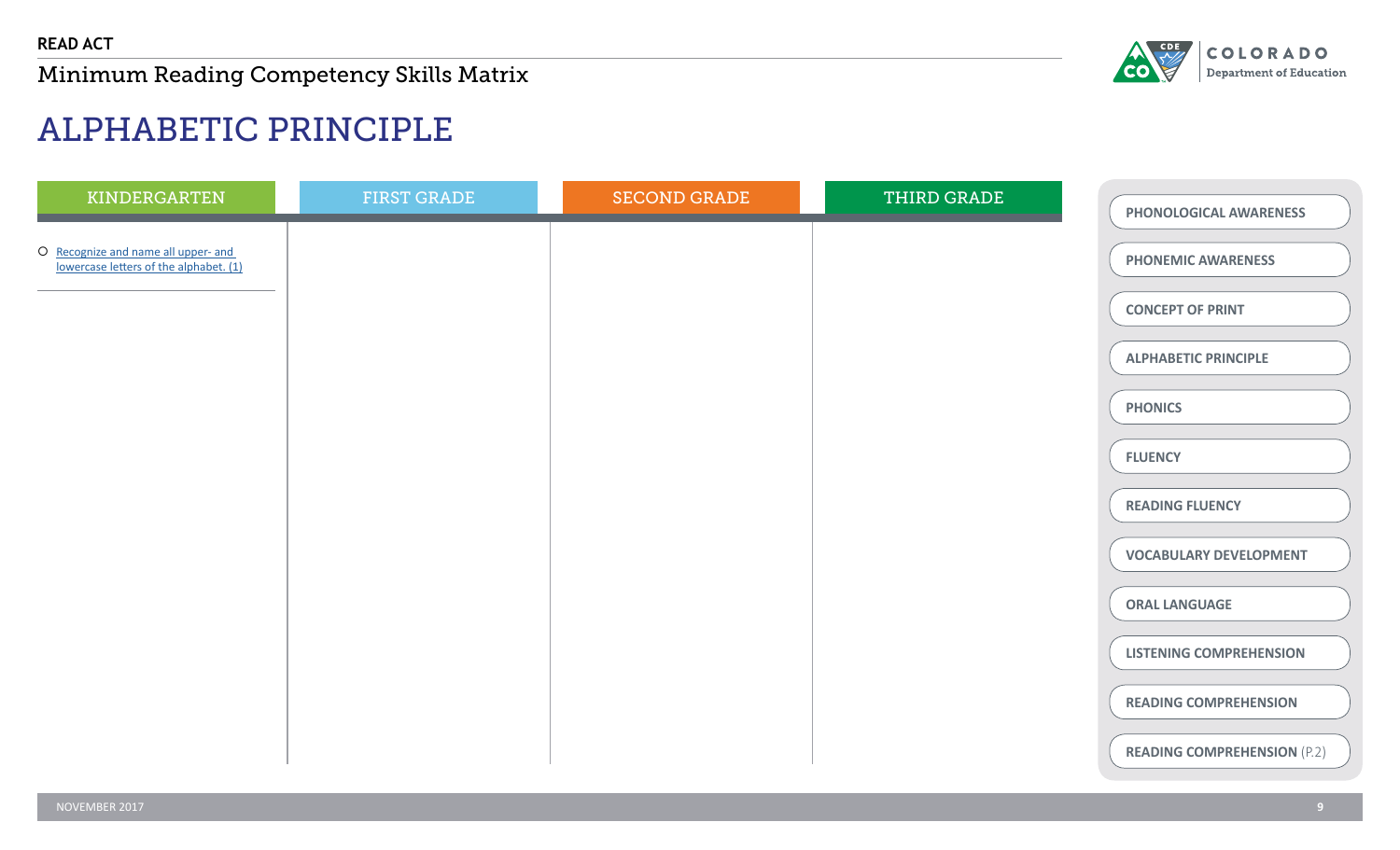

#### <span id="page-10-0"></span>ALPHABETIC PRINCIPLE - Instructional Examples

| KINDERGARTEN SKILLS                                                                    | <b>INSTRUCTIONAL EXAMPLES</b>                                                                                                                                                                                                |
|----------------------------------------------------------------------------------------|------------------------------------------------------------------------------------------------------------------------------------------------------------------------------------------------------------------------------|
| Recognize and name all upper- and<br>$\circ$<br>lowercase letters of the alphabet. (1) | Sort upper and lower case letters in appropriate categories.<br>$\circ$<br>$\circ$<br>Identify and match letters to a letter grid.<br>Name upper and lower case letters when prompted (e.g., using letter cards).<br>$\circ$ |
|                                                                                        |                                                                                                                                                                                                                              |
|                                                                                        |                                                                                                                                                                                                                              |
|                                                                                        |                                                                                                                                                                                                                              |
|                                                                                        |                                                                                                                                                                                                                              |
|                                                                                        |                                                                                                                                                                                                                              |
|                                                                                        | <b>RETURN</b>                                                                                                                                                                                                                |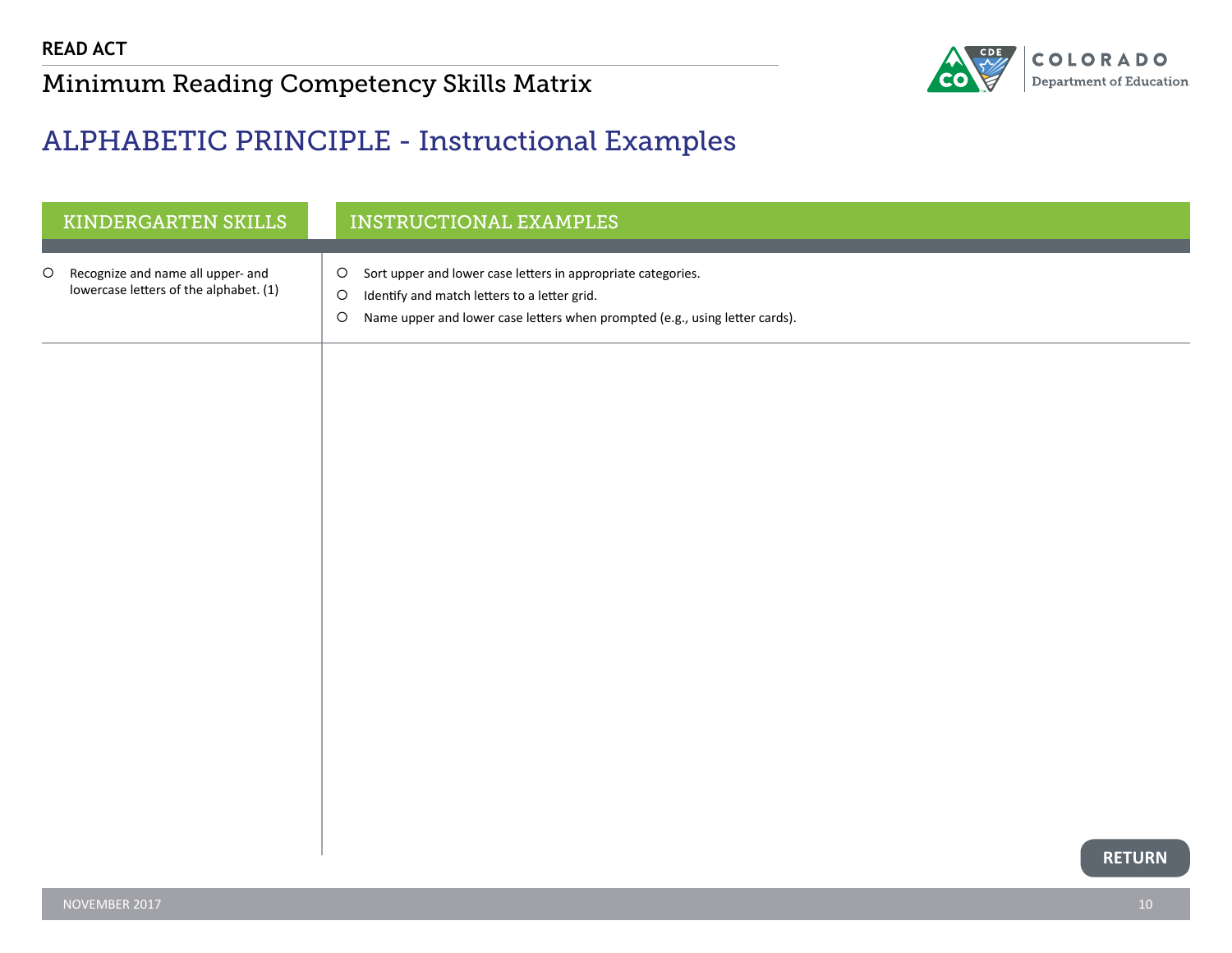

# PHONICS

| <b>KINDERGARTEN</b>                                                                                                  | <b>FIRST GRADE</b>                                                                                | <b>SECOND GRADE</b>                                                                    | <b>THIRD GRADE</b>                                                              | <b>PHONOLOGICAL AWARENESS</b>                         |
|----------------------------------------------------------------------------------------------------------------------|---------------------------------------------------------------------------------------------------|----------------------------------------------------------------------------------------|---------------------------------------------------------------------------------|-------------------------------------------------------|
| O Demonstrate basic knowledge of letter-<br>sound correspondences by producing the                                   | O Know the spelling-sound correspondences<br>for common consonant digraphs. (1)                   | O Decode words with common prefixes and<br>suffixes. $(1)$                             | O Identify and know the meaning of the<br>most common prefixes and derivational | <b>PHONEMIC AWARENESS</b>                             |
| primary or most frequent sound for each<br>consonant. (1)                                                            | O Use knowledge that every syllable must<br>have a vowel sound to determine the                   | O Identify words with inconsistent but<br>common spelling-sound correspondences.       | suffixes. (1)<br>O Decode words with common Latin suffixes.                     | <b>CONCEPT OF PRINT</b>                               |
| O Distinguish between similarly spelled<br>words by identifying the sounds of the<br>letters that differ. (2)        | number of syllables in a printed word. (2)<br>O Decode two-syllable words following               | (2)<br>O Distinguish long and short vowels in                                          | (2)<br>O Decode multisyllabic words. (3)                                        | <b>ALPHABETIC PRINCIPLE</b>                           |
| O Associate the long and short sounds with<br>the common spellings for the five major<br>vowels. (3)                 | basic patterns by breaking words into<br>syllables. (3)                                           | regularly spelled one syllable words. (3)<br>O Know spelling-sound correspondences for |                                                                                 | <b>PHONICS</b>                                        |
| O Read text consisting of short sentences<br>comprised of learned sight words and                                    | O Know final -e and common vowel team<br>conventions for representing long vowel<br>sounds. $(4)$ | additional common vowel teams. (4)<br>O Read multisyllabic words accurately and        |                                                                                 | <b>FLUENCY</b>                                        |
| consonant-vowel-consonant (CVC)<br>words and may also include rebuses that<br>represent words that cannot be decoded | O Read words with inflectional endings. (5)                                                       | fluently. (5)<br>O Decode regularly spelled two-syllable                               |                                                                                 | <b>READING FLUENCY</b>                                |
| or recognized. (4)                                                                                                   | O Use onsets and rimes to create new<br>words. (6)                                                | words with long vowels. (6)                                                            |                                                                                 | <b>VOCABULARY DEVELOPMENT</b><br><b>ORAL LANGUAGE</b> |
|                                                                                                                      | O Accurately decode unknown words<br>that follow a predictable letter/sound<br>relationship. (7)  |                                                                                        |                                                                                 | <b>LISTENING COMPREHENSION</b>                        |
|                                                                                                                      |                                                                                                   |                                                                                        |                                                                                 | <b>READING COMPREHENSION</b>                          |
|                                                                                                                      |                                                                                                   |                                                                                        |                                                                                 | <b>READING COMPREHENSION (P.2)</b>                    |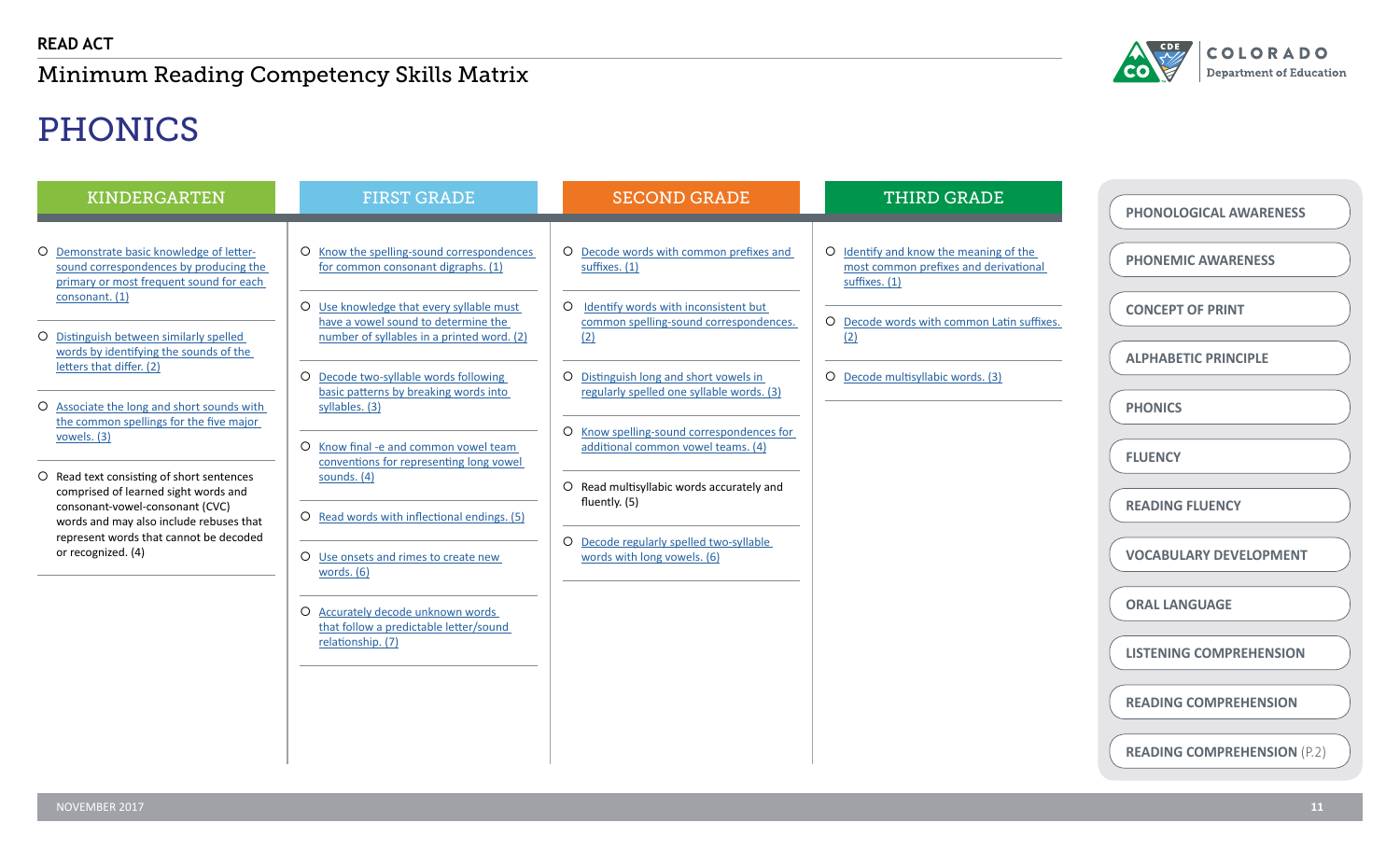

### <span id="page-12-0"></span>PHONICS - Instructional Examples

|         | <b>KINDERGARTEN SKILLS</b>                                                                                                                    | <b>INSTRUCTIONAL EXAMPLES</b>                                                                                                                                                                                                                                                                                                                                                                                                                                                                                                                                                                                                     |
|---------|-----------------------------------------------------------------------------------------------------------------------------------------------|-----------------------------------------------------------------------------------------------------------------------------------------------------------------------------------------------------------------------------------------------------------------------------------------------------------------------------------------------------------------------------------------------------------------------------------------------------------------------------------------------------------------------------------------------------------------------------------------------------------------------------------|
| O       | Demonstrate basic knowledge of letter-<br>sound correspondences by producing the<br>primary or most frequent sound for each<br>consonant. (1) | Identify the name and sound of targeted letters.<br>$\circ$<br>$\circ$<br>Identify grapheme when sound and name is given orally.                                                                                                                                                                                                                                                                                                                                                                                                                                                                                                  |
| $\circ$ | Distinguish between similarly spelled<br>words by identifying the sounds of the<br>letters that differ. (2)                                   | $\circ$<br>Identify the sound that changed on similarly spelled words (e.g., After pronouncing cat and cut identify that /ă/ changed to /ŭ/.).<br>Identify the sound that changed on similarly spelled high frequency words (e.g., love/live, she/he/me).<br>$\circ$                                                                                                                                                                                                                                                                                                                                                              |
| $\circ$ | Associate the long and short sounds with<br>the common spellings for the five major<br>vowels. (3)                                            | Identify if a vowel is long or short when spoken (e.g., I say the sound /ĕ/. Is that long or short?).<br>$\circ$<br>Say the short and long sounds of each vowel.<br>$\circ$<br>Recognize and say aloud the one to one correspondence between short graphemes (a, e, i, o, u) and their sounds $(\frac{a}{d}, \frac{b}{c}, \frac{b}{c}, \frac{b}{c}, \frac{c}{c})$<br>$\circ$<br>VC (e.g., am) and CVC (e.g., sit) words.<br>Recognize and say aloud the one to one correspondence between common long vowel graphemes ( $a_e$ , $e_e$ , $e_e$ , $i_e$ , $o_e$ , $u_e$ ) and their<br>$\circ$<br>sounds (/ā/, /ē/, /ī/, /ō/, /ū/). |
|         |                                                                                                                                               |                                                                                                                                                                                                                                                                                                                                                                                                                                                                                                                                                                                                                                   |

**RETURN**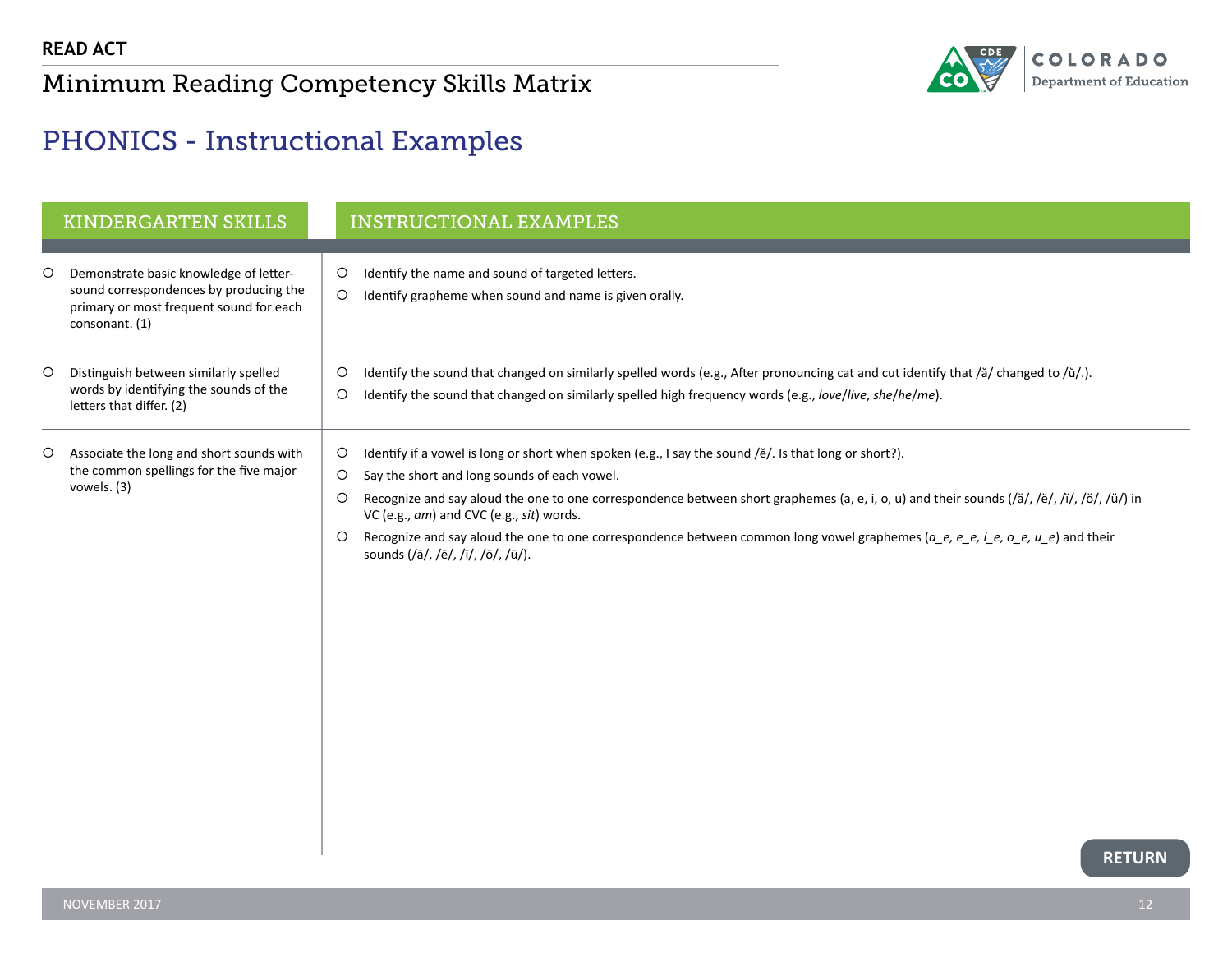

# <span id="page-13-0"></span>PHONICS - Instructional Examples

|         | <b>FIRST GRADE SKILLS</b>                                                                                                   | <b>INSTRUCTIONAL EXAMPLES</b>                                                                                                                                                                                                                                                                                                                                                                                                                                                                                                                                                                                                                                                                                                                                                                                   |
|---------|-----------------------------------------------------------------------------------------------------------------------------|-----------------------------------------------------------------------------------------------------------------------------------------------------------------------------------------------------------------------------------------------------------------------------------------------------------------------------------------------------------------------------------------------------------------------------------------------------------------------------------------------------------------------------------------------------------------------------------------------------------------------------------------------------------------------------------------------------------------------------------------------------------------------------------------------------------------|
| O       | Know the spelling-sound<br>correspondences for common consonant<br>digraphs. (1)                                            | Consonant digraphs are two consonants that represent one spoken sound such as sh, th, wh, kn, ch, wr, ph.<br>O<br>Identify the letter-sound correspondence for common consonant digraphs (e.g., sh, th, wh, kn, ch, wr, ph).<br>$\circ$<br>Write the spelling correspondences for the sounds of common consonant digraphs (e.g., sh, th, wh, kn, ch, wr, ph).<br>O                                                                                                                                                                                                                                                                                                                                                                                                                                              |
| O       | Use knowledge that every syllable must<br>have a vowel sound to determine the<br>number of syllables in a printed word. (2) | Demonstrate that words can be divided into chunks called syllables 1. Say own name counting/clapping syllables; 2. How many syllables<br>O<br>does the word insect have? That is right, two, and what are the parts? in sect<br>Use a strategy to determine the number of syllables in a printed word (e.g., Underline vowels, final -e or vowel team patterns,<br>$\circ$<br>circle syllables, and count the number of circles: dish (1), he (1), hotdog (2), potato (3), sail (1).).                                                                                                                                                                                                                                                                                                                          |
| $\circ$ | Decode two-syllable words following<br>basic patterns by breaking words into<br>syllables. (3)                              | Demonstrate an understanding of open and closed syllables. Be able to read (chunk) words such as open, o pen, picnic, pic nic,<br>O<br>dragon, drag on, shiver, shiv er, rabbit, rab bit, etc.<br>Circle and read each circled syllable (part or chunk) of a word separately (e.g., pic-nic).<br>O<br>Read the circled syllables (parts or chunks) of a word together (e.g., picnic).<br>O                                                                                                                                                                                                                                                                                                                                                                                                                      |
| O       | Know final -e and common vowel team<br>conventions for representing long vowel<br>sounds. (4)                               | Demonstrate the understanding that when a single-syllable word ends in e (VCe), the initial vowel usually says its name (the long sound)<br>O<br>and the e is silent. Commonly referred to as the silent e rule (e.g., sale, shake, cone).<br>Apply rule and read single-syllable words with final -e (e.g., cane, hope, tile, tale).<br>$\circ$<br>Write the spelling correspondences for VCe words.<br>$\circ$<br>Identify sounds for common vowel teams, also known as vowel digraphs (two consecutive vowels that make one sound)<br>O<br>(e.g., oa in boat, ea in seat, ee in feet, ai in sail).<br>Read single-syllable words using knowledge of common vowel team conventions, or vowel digraphs (e.g., boat, seat, feet, sail).<br>O<br>Write the spelling correspondences for common vowel teams.<br>O |
| O       | Read words with inflectional endings. (5)                                                                                   | Inflectional endings are suffixes that provide information about time or quantity but do not change the meaning of the word. (e.g., -ed, -es, -s, -ing)<br>O                                                                                                                                                                                                                                                                                                                                                                                                                                                                                                                                                                                                                                                    |
| O       | Use onsets and rimes to create new<br>words. $(6)$                                                                          | What new words can be made with the rime /ip/?<br>O<br>O<br>(e.g., ip to make dip, lip, slip, ship, etc.).                                                                                                                                                                                                                                                                                                                                                                                                                                                                                                                                                                                                                                                                                                      |
| $\circ$ | Accurately decode unknown words<br>that follow a predictable letter/sound<br>relationship. (7)                              | Decode VC words (e.g., am), CVC words (e.g., ran), VCC words (e.g., ask), CVCC words (e.g., best), CCVC<br>$\circ$<br>words (e.g., slip), CCVCC words (e.g., stamp), common VCe word patterns (e.g., brake, time, etc.).<br><b>RETURN</b>                                                                                                                                                                                                                                                                                                                                                                                                                                                                                                                                                                       |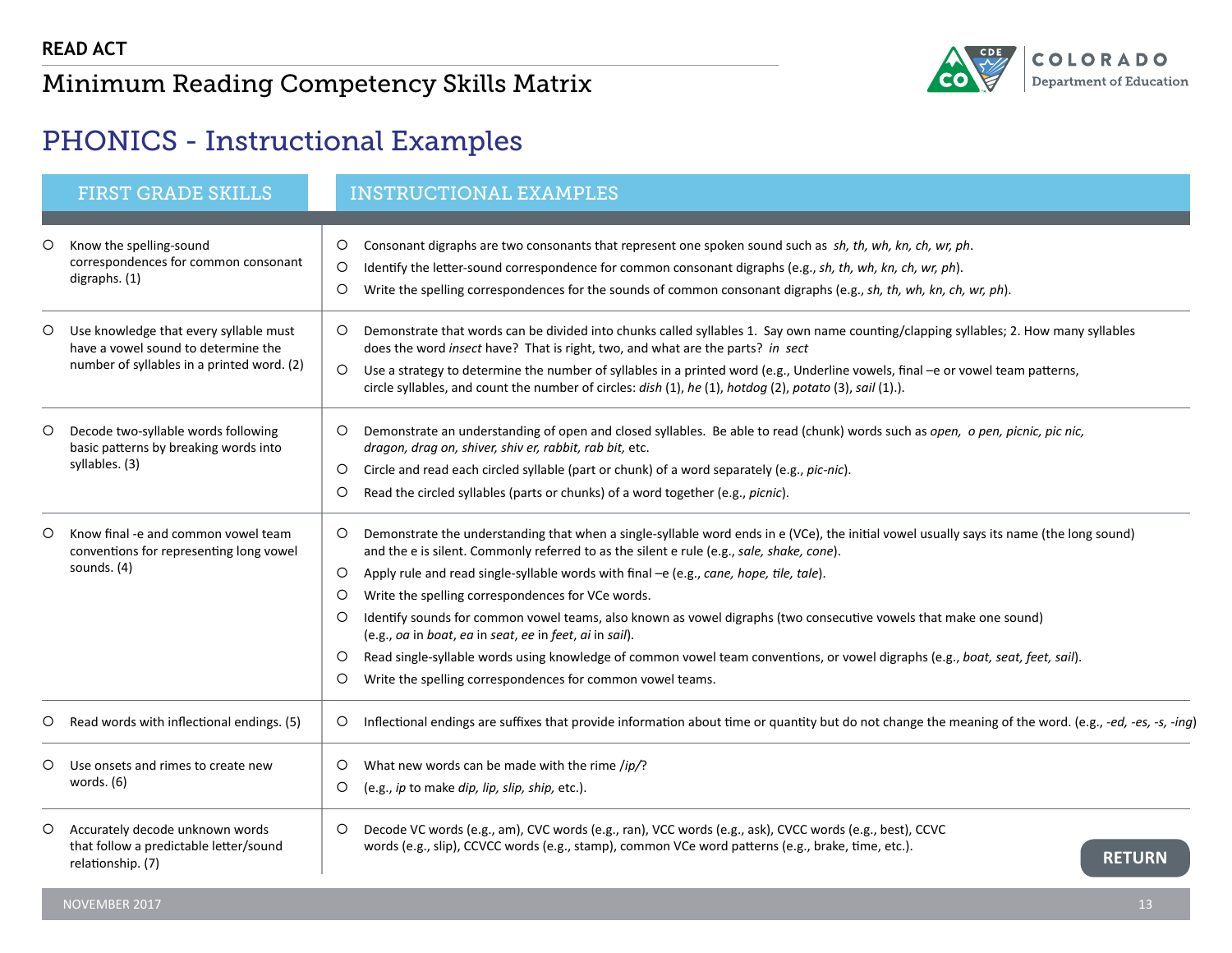

# <span id="page-14-0"></span>PHONICS - Instructional Examples

|         | <b>SECOND GRADE SKILLS</b>                                                            | <b>INSTRUCTIONAL EXAMPLES</b>                                                                                                                                                 |
|---------|---------------------------------------------------------------------------------------|-------------------------------------------------------------------------------------------------------------------------------------------------------------------------------|
|         |                                                                                       |                                                                                                                                                                               |
| O       | Decode words with common prefixes                                                     | Read common prefixes (e.g., un-, re-, in-, dis-) and suffixes (e.g., -s, -ed, -ing, -er).<br>$\circ$                                                                          |
|         | and suffixes. (1)                                                                     | $\circ$<br>Use a strategy to read printed words with common prefixes (e.g., Circle un- in the word untie. Read un, read -tie.<br>Read the two parts together: untie.).        |
|         |                                                                                       | $\circ$<br>Use a strategy to read printed words with common suffixes (e.g., Circle -ing in the word jumping. Read jump, read -ing.<br>Read the two parts together: jumping.). |
| $\circ$ | Identify words with inconsistent<br>but common spelling-sound<br>correspondences. (2) | Read grade-appropriate irregularly spelled words presented on word cards in random order (e.g., right, would, puff, germ.)<br>$\circ$                                         |
| $\circ$ | Distinguish long and short vowels in                                                  | $\circ$<br>Identify when a vowel is short when reading regularly spelled one-syllable words (e.g., mask, pump, next, clock).                                                  |
|         | regularly spelled one syllable words. (3)                                             | Identify when a vowel is long when reading regularly spelled one-syllable words (e.g., sheep, maid, stripe).<br>$\circ$                                                       |
|         |                                                                                       | O<br>Sort word cards (e.g., fast, snake) into two categories (i.e., long or short vowel).                                                                                     |
| $\circ$ | Know spelling-sound correspondences for                                               | $\circ$<br>Identify sounds for additional common vowel teams (two consecutive vowels that make one sound) (e.g., ay, e_e, -e, igh, ie, ow, ue).                               |
|         | additional common vowel teams. (4)                                                    | Decode single syllable words with common vowel teams (e.g., pay, be, Pete, high, tie, tow, glue).<br>$\circ$                                                                  |
|         |                                                                                       | Write the spelling correspondences for common vowel teams.<br>$\circ$                                                                                                         |
|         |                                                                                       | Identify sounds for variant vowel digraphs (sounds that are not commonly classified as long or short vowels)<br>$\circ$<br>(e.g., aw in claw, au in caught, oo in boot).      |
|         |                                                                                       | Decode single syllable words with variant vowel digraphs (e.g., flaw, taught, moon).<br>$\circ$                                                                               |
|         |                                                                                       | Write the spelling correspondences for variant vowel digraphs.<br>$\circ$                                                                                                     |
|         |                                                                                       | Identify sounds for diphthongs, or two consecutive vowels, each which contributes to the sound heard<br>$\circ$<br>(e.g., oi in soil, oy in toy, ow in now, ou in loud).      |
|         |                                                                                       | Decode single syllable words with diphthongs (e.g., soil, toy, now, loud).<br>$\circ$                                                                                         |
|         |                                                                                       | O<br>Write the spelling correspondences for diphthongs.                                                                                                                       |
| $\circ$ | Decode regularly spelled two-syllable                                                 | Use a strategy to determine the syllables in a printed word with a long vowel sound such as:<br>$\circ$                                                                       |
|         | words with long vowels. (6)                                                           | 1. Circle syllables in two-syllable words with long vowel (e.g., reptile, paper, monkey).                                                                                     |
|         |                                                                                       | 2. Read each syllable (part or chunk) separately (e.g., rep-tile, pa-per, mon-key).                                                                                           |
|         |                                                                                       | 3. Read the syllables (parts or chunks) together (e.g., reptile, paper, monkey).<br><b>RETURN</b>                                                                             |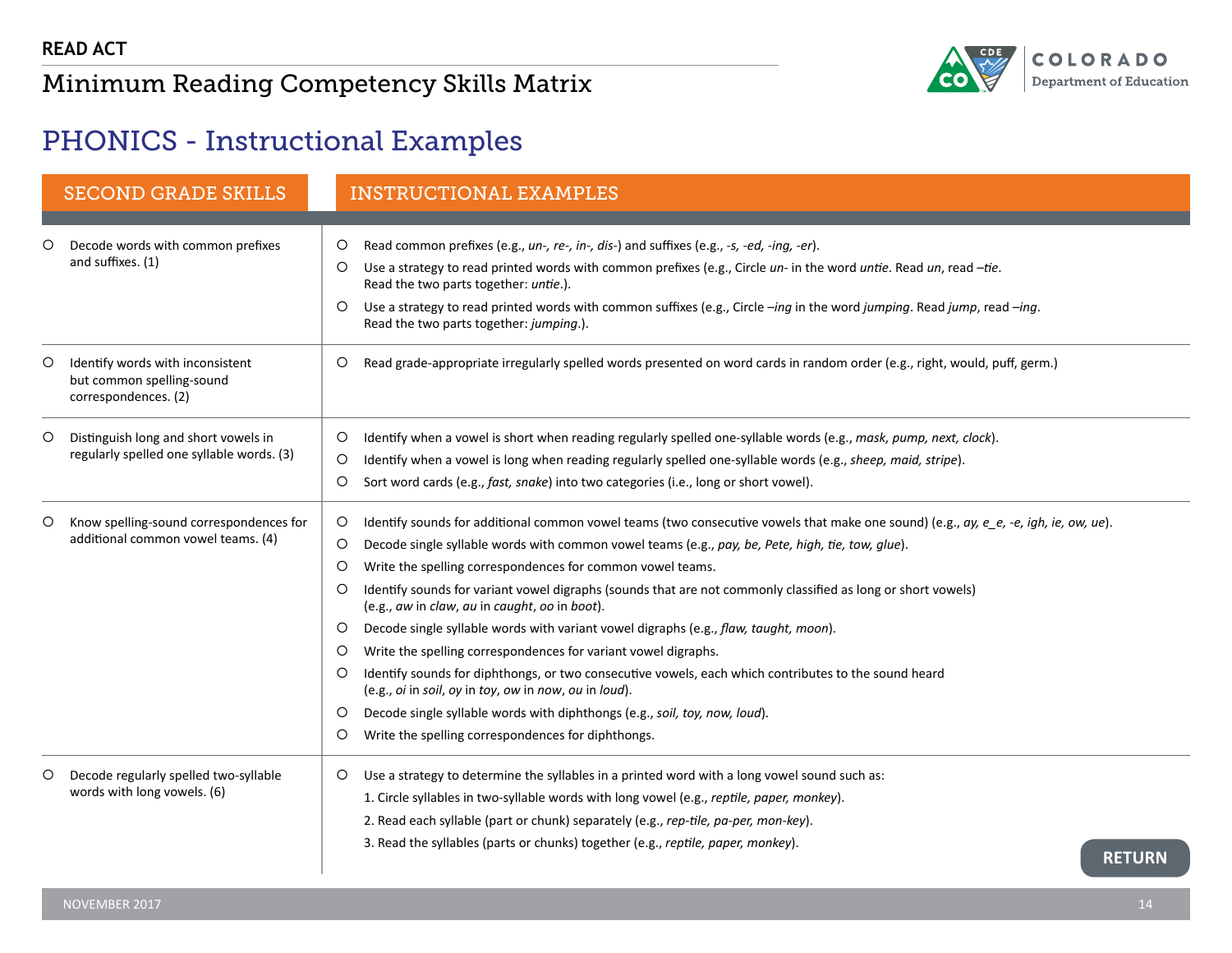

## <span id="page-15-0"></span>PHONICS - Instructional Examples

|         | THIRD GRADE SKILLS                                                                             | <b>INSTRUCTIONAL EXAMPLES</b>                                                                                                                                                                                                                                                                                                                                                                          |
|---------|------------------------------------------------------------------------------------------------|--------------------------------------------------------------------------------------------------------------------------------------------------------------------------------------------------------------------------------------------------------------------------------------------------------------------------------------------------------------------------------------------------------|
| $\circ$ | Identify and know the meaning of the<br>most common prefixes and derivational<br>suffixes. (1) | Isolate most common prefixes (e.g., un-, re-, in-, dis-) and derivational suffixes (e.g., -ly, -ful, -less) in printed multi-syllabic words.<br>$\circ$<br>$\circ$<br>State meanings of common prefixes and suffixes (e.g., un means not in the word unhappy.)<br>Derivational suffixes are suffixes that change the meaning and/or word class of the base word to which they are attached.<br>$\circ$ |
| $\circ$ | Decode words with common Latin<br>suffixes. (2)                                                | Use a strategy to read common Latin suffixes in printed words (e.g., Circle able in the word breakable. Read break, read able. Read the<br>$\circ$<br>two parts together - breakable.).                                                                                                                                                                                                                |
| $\circ$ | Decode multisyllabic words. (3)                                                                | Use a strategy to decode words using syllabication rules:<br>$\circ$<br>1. Circle syllables in printed words (e.g., replacement).<br>2. Read each circled syllable separately (re-place-ment).<br>3. Read the syllables together (replacement).<br>Use a strategy to decode multisyllable words using morphemes (e.g., semicircle = semi + circle).<br>$\circ$                                         |
|         |                                                                                                | <b>RETURN</b>                                                                                                                                                                                                                                                                                                                                                                                          |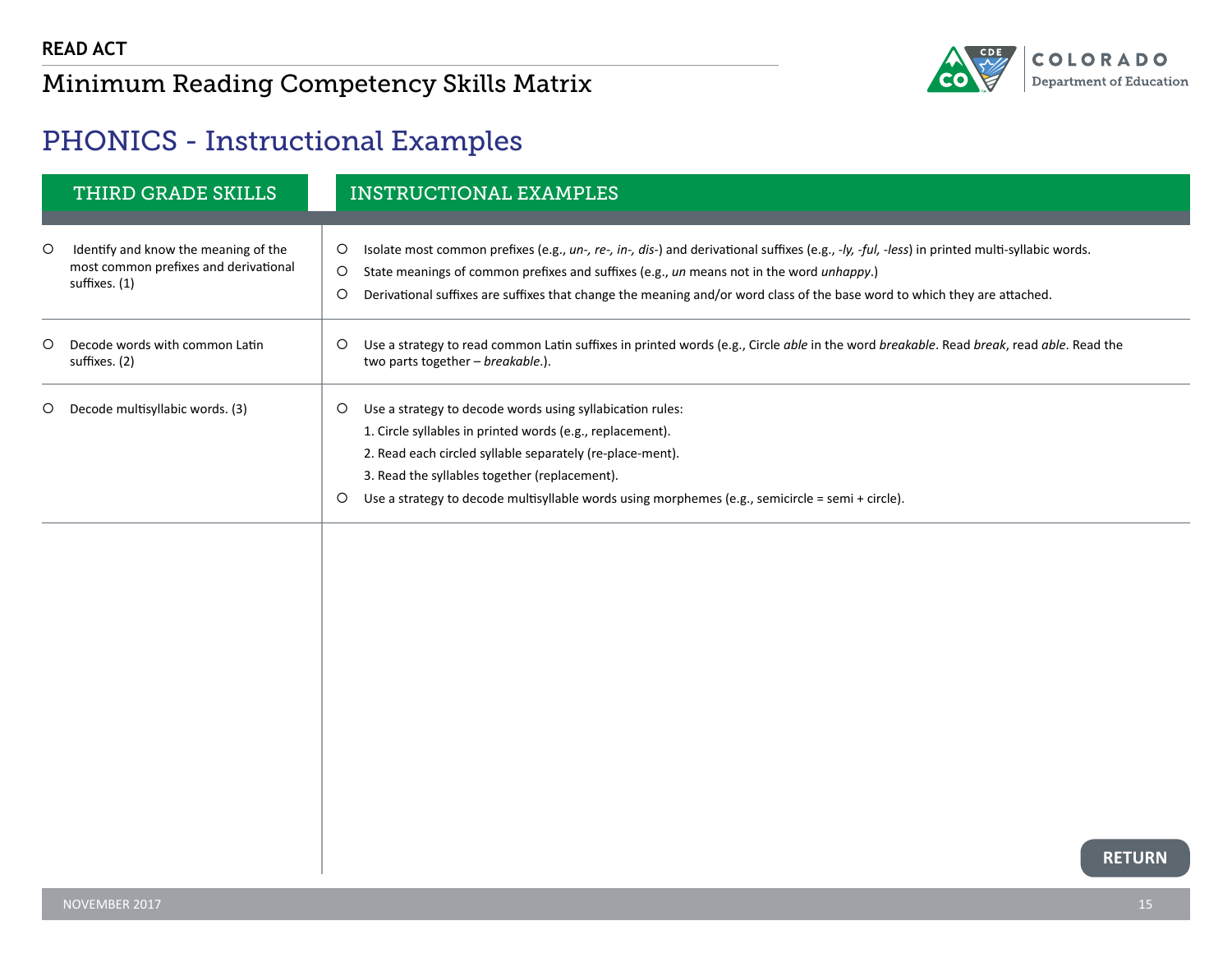

# FLUENCY

| KINDERGARTEN | <b>FIRST GRADE</b>                                                                                                                                                                     | <b>SECOND GRADE</b> | THIRD GRADE | PHONOLOGICAL AWARENESS                                             |
|--------------|----------------------------------------------------------------------------------------------------------------------------------------------------------------------------------------|---------------------|-------------|--------------------------------------------------------------------|
|              | O Read grade-appropriate irregularly spelled<br>words. $(1)$<br>O Read a minimum of 23 words per<br>minute in the winter with fluency; read a<br>minimum of 53 words per minute in the |                     |             | <b>PHONEMIC AWARENESS</b><br><b>CONCEPT OF PRINT</b>               |
|              | spring with fluency. (2)                                                                                                                                                               |                     |             | <b>ALPHABETIC PRINCIPLE</b><br><b>PHONICS</b><br><b>FLUENCY</b>    |
|              |                                                                                                                                                                                        |                     |             | <b>READING FLUENCY</b><br><b>VOCABULARY DEVELOPMENT</b>            |
|              |                                                                                                                                                                                        |                     |             | <b>ORAL LANGUAGE</b><br><b>LISTENING COMPREHENSION</b>             |
|              |                                                                                                                                                                                        |                     |             | <b>READING COMPREHENSION</b><br><b>READING COMPREHENSION (P.2)</b> |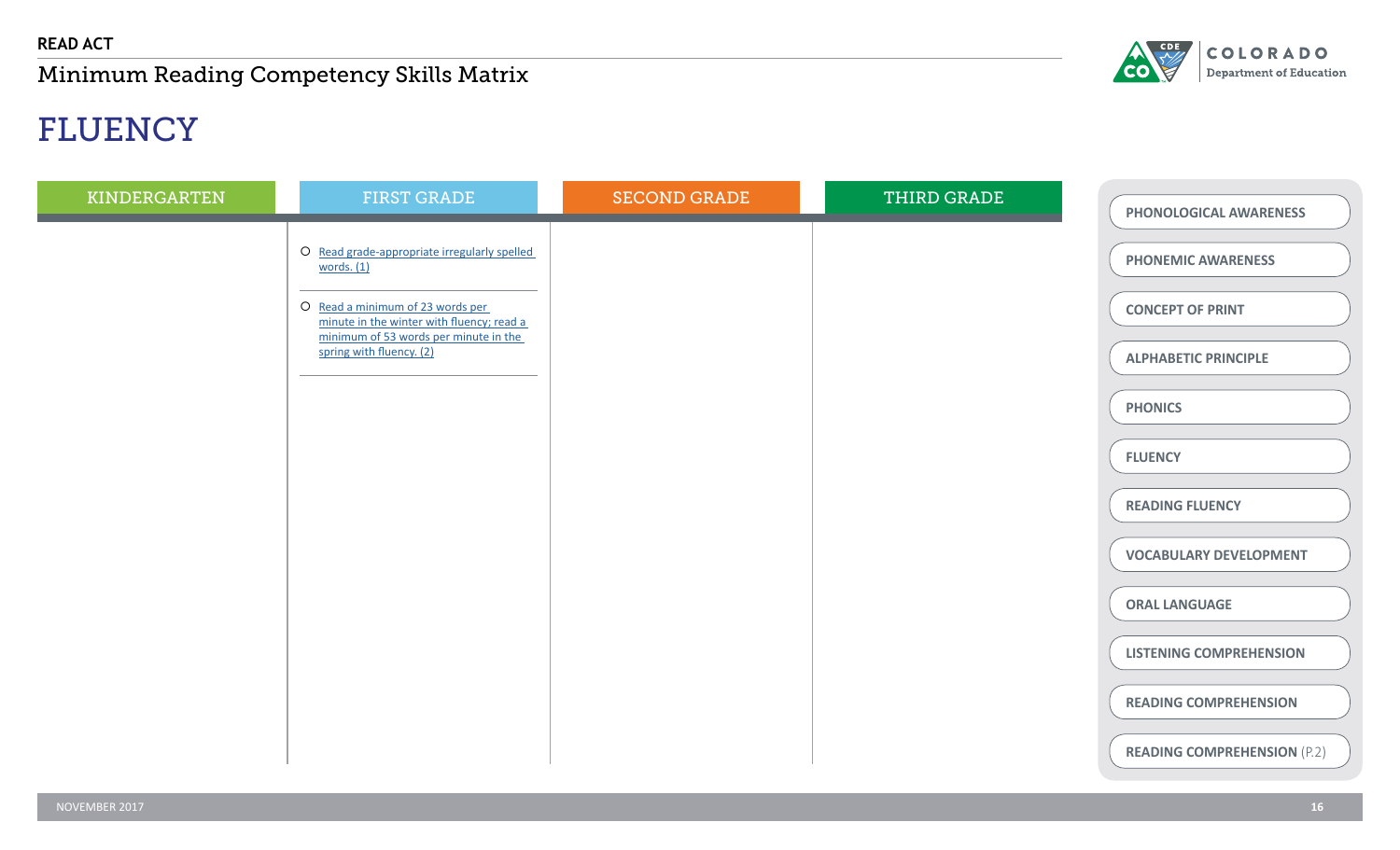

## <span id="page-17-0"></span>FLUENCY - Instructional Examples

|         | <b>FIRST GRADE SKILLS</b>                                                                                                                        | <b>INSTRUCTIONAL EXAMPLES</b>                                                                                                                                                                                                                                                                                                             |
|---------|--------------------------------------------------------------------------------------------------------------------------------------------------|-------------------------------------------------------------------------------------------------------------------------------------------------------------------------------------------------------------------------------------------------------------------------------------------------------------------------------------------|
|         | Read grade-appropriate irregularly<br>spelled words. (1)                                                                                         | Read grade-appropriate irregularly spelled words presented on word cards in random order (e.g., could, once, walk).                                                                                                                                                                                                                       |
| $\circ$ | Read a minimum of 23 words per<br>minute in the winter with fluency; read a<br>minimum of 53 words per minute in the<br>spring with fluency. (2) | First grade words per minute goals for winter and spring come from the 50th percentile score found in Hasbrouck, J. & Tindal, G. A. (2006).<br>Oral reading fluency norms: A valuable assessment tool for reading teachers. The Reading Teacher, 59(7), 636-644.<br>http://www.readingrockets.org/content/pdfs/Hasbrouck-Tindal chart.pdf |
|         |                                                                                                                                                  |                                                                                                                                                                                                                                                                                                                                           |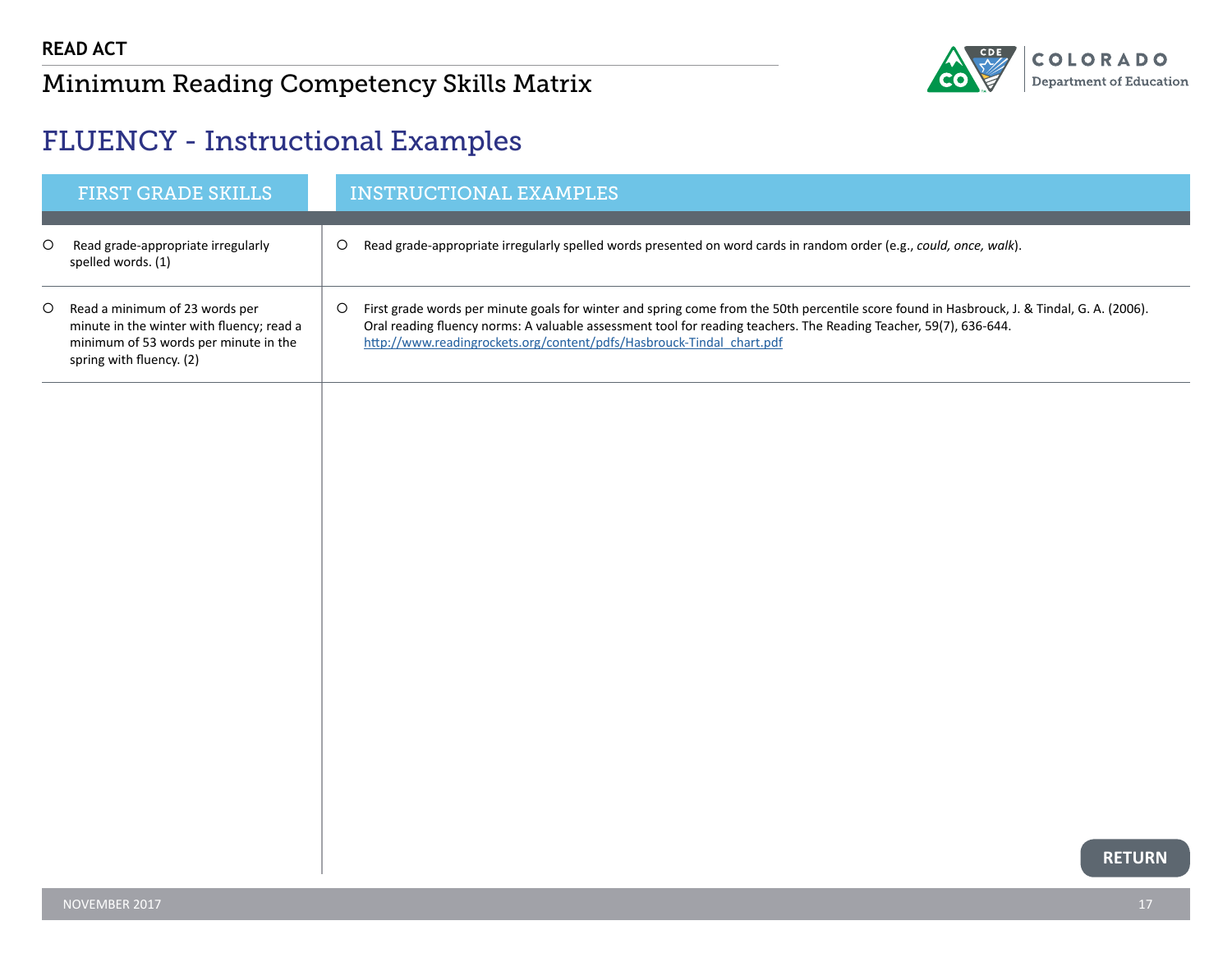

# READING FLUENCY

| <b>KINDERGARTEN</b> | <b>FIRST GRADE</b> | <b>SECOND GRADE</b>                                                                                                              | THIRD GRADE                                                                                                                      | PHONOLOGICAL AWARENESS             |
|---------------------|--------------------|----------------------------------------------------------------------------------------------------------------------------------|----------------------------------------------------------------------------------------------------------------------------------|------------------------------------|
|                     |                    | O Read grade-appropriate irregularly spelled<br>words. $(1)$                                                                     | O Read grade-appropriate irregularly spelled<br>words. $(1)$                                                                     | <b>PHONEMIC AWARENESS</b>          |
|                     |                    | O Read a minimum of 51 words per minute<br>in the fall with fluency; read a minimum<br>of 72 words per minute in the winter with | O Read a minimum of 71 words per minute<br>in the fall with fluency; read a minimum<br>of 92 words per minute in the winter with | <b>CONCEPT OF PRINT</b>            |
|                     |                    | fluency; read a minimum of 89 words per<br>minute in the spring with fluency. (2)                                                | fluency; read a minimum of 107 words per<br>minute in the spring with fluency. (2)                                               | <b>ALPHABETIC PRINCIPLE</b>        |
|                     |                    | O Read grade level text accurately and<br>fluently, attending to phrasing, intonation,<br>and punctuation. (3)                   | O Read grade level text accurately and<br>fluently, attending to phrasing, intonation,<br>and punctuation. (3)                   | <b>PHONICS</b>                     |
|                     |                    |                                                                                                                                  |                                                                                                                                  | <b>FLUENCY</b>                     |
|                     |                    |                                                                                                                                  |                                                                                                                                  | <b>READING FLUENCY</b>             |
|                     |                    |                                                                                                                                  |                                                                                                                                  | <b>VOCABULARY DEVELOPMENT</b>      |
|                     |                    |                                                                                                                                  |                                                                                                                                  | <b>ORAL LANGUAGE</b>               |
|                     |                    |                                                                                                                                  |                                                                                                                                  | <b>LISTENING COMPREHENSION</b>     |
|                     |                    |                                                                                                                                  |                                                                                                                                  | <b>READING COMPREHENSION</b>       |
|                     |                    |                                                                                                                                  |                                                                                                                                  | <b>READING COMPREHENSION (P.2)</b> |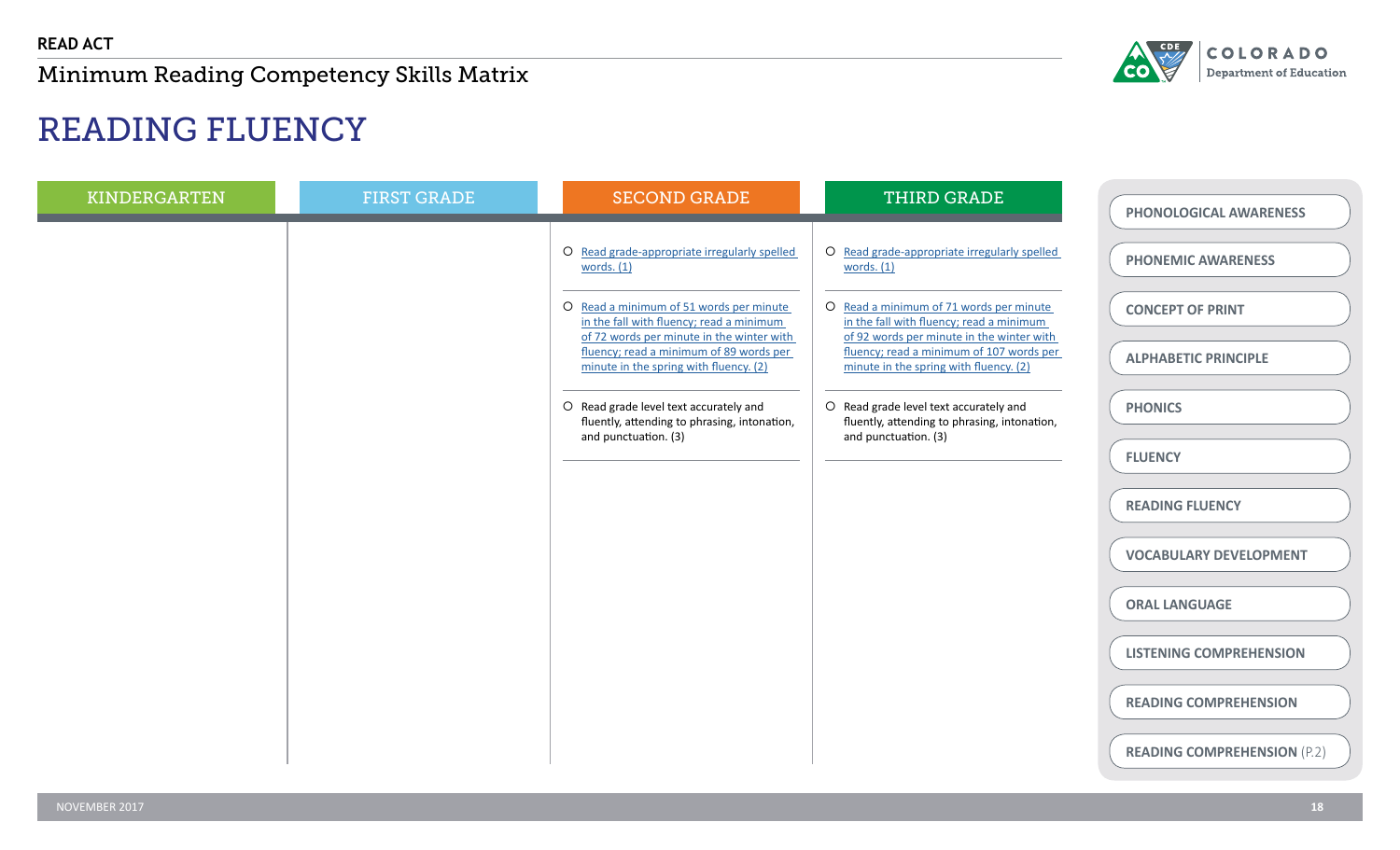

## <span id="page-19-0"></span>READING FLUENCY - Instructional Examples

|         | <b>SECOND GRADE SKILLS</b>                                                                                                                                                                                          |         | <b>INSTRUCTIONAL EXAMPLES</b>                                                                                                                                                                                                                                                                                                                    |
|---------|---------------------------------------------------------------------------------------------------------------------------------------------------------------------------------------------------------------------|---------|--------------------------------------------------------------------------------------------------------------------------------------------------------------------------------------------------------------------------------------------------------------------------------------------------------------------------------------------------|
| $\circ$ | Read grade-appropriate irregularly<br>spelled words. (1)                                                                                                                                                            | $\circ$ | Read grade-appropriate irregularly spelled words presented on word cards in random order (e.g., right, would, puff, germ.)                                                                                                                                                                                                                       |
| $\circ$ | Read a minimum of 51 words per minute<br>in the fall with fluency; read a minimum<br>of 72 words per minute in the winter with<br>fluency; read a minimum of 89 words per<br>minute in the spring with fluency. (2) | $\circ$ | Second grade words per minute goals for fall, winter and spring come from the 50th percentile score found in Hasbrouck, J. & Tindal, G. A. (2006).<br>Oral reading fluency norms: A valuable assessment tool for reading teachers. The Reading Teacher, 59(7), 636-644.<br>http://www.readingrockets.org/content/pdfs/Hasbrouck-Tindal_chart.pdf |
|         |                                                                                                                                                                                                                     |         |                                                                                                                                                                                                                                                                                                                                                  |
|         |                                                                                                                                                                                                                     |         |                                                                                                                                                                                                                                                                                                                                                  |
|         |                                                                                                                                                                                                                     |         |                                                                                                                                                                                                                                                                                                                                                  |
|         |                                                                                                                                                                                                                     |         |                                                                                                                                                                                                                                                                                                                                                  |
|         |                                                                                                                                                                                                                     |         |                                                                                                                                                                                                                                                                                                                                                  |
|         |                                                                                                                                                                                                                     |         |                                                                                                                                                                                                                                                                                                                                                  |
|         |                                                                                                                                                                                                                     |         | <b>RETURN</b>                                                                                                                                                                                                                                                                                                                                    |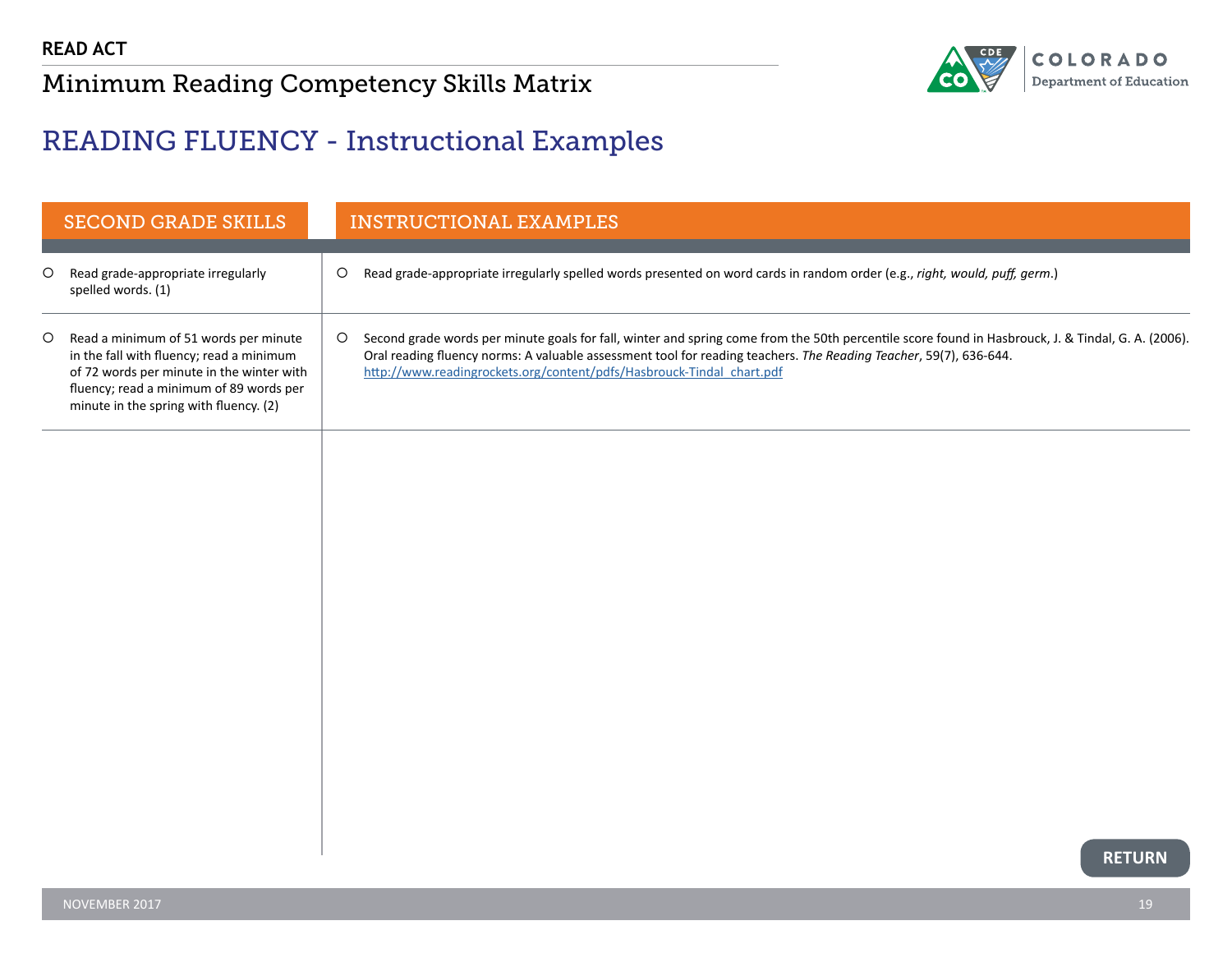

## <span id="page-20-0"></span>READING FLUENCY - Instructional Examples

|   | THIRD GRADE SKILLS                                                                                                                                                                                                   |         | <b>INSTRUCTIONAL EXAMPLES</b>                                                                                                                                                                                                                                                                                                                   |
|---|----------------------------------------------------------------------------------------------------------------------------------------------------------------------------------------------------------------------|---------|-------------------------------------------------------------------------------------------------------------------------------------------------------------------------------------------------------------------------------------------------------------------------------------------------------------------------------------------------|
| O | Read grade-appropriate irregularly<br>spelled words. (1)                                                                                                                                                             | $\circ$ | Read grade-appropriate irregularly spelled words presented on word cards in random order (e.g., laugh, carry, done).                                                                                                                                                                                                                            |
| O | Read a minimum of 71 words per minute<br>in the fall with fluency; read a minimum<br>of 92 words per minute in the winter with<br>fluency; read a minimum of 107 words<br>per minute in the spring with fluency. (2) | $\circ$ | Third grade words per minute goals for fall, winter and spring come from the 50th percentile score found in Hasbrouck, J. & Tindal, G. A. (2006).<br>Oral reading fluency norms: A valuable assessment tool for reading teachers. The Reading Teacher, 59(7), 636-644.<br>http://www.readingrockets.org/content/pdfs/Hasbrouck-Tindal_chart.pdf |
|   |                                                                                                                                                                                                                      |         |                                                                                                                                                                                                                                                                                                                                                 |
|   |                                                                                                                                                                                                                      |         |                                                                                                                                                                                                                                                                                                                                                 |
|   |                                                                                                                                                                                                                      |         |                                                                                                                                                                                                                                                                                                                                                 |
|   |                                                                                                                                                                                                                      |         |                                                                                                                                                                                                                                                                                                                                                 |
|   |                                                                                                                                                                                                                      |         |                                                                                                                                                                                                                                                                                                                                                 |
|   |                                                                                                                                                                                                                      |         |                                                                                                                                                                                                                                                                                                                                                 |
|   |                                                                                                                                                                                                                      |         |                                                                                                                                                                                                                                                                                                                                                 |
|   |                                                                                                                                                                                                                      |         |                                                                                                                                                                                                                                                                                                                                                 |
|   |                                                                                                                                                                                                                      |         | <b>RETURN</b>                                                                                                                                                                                                                                                                                                                                   |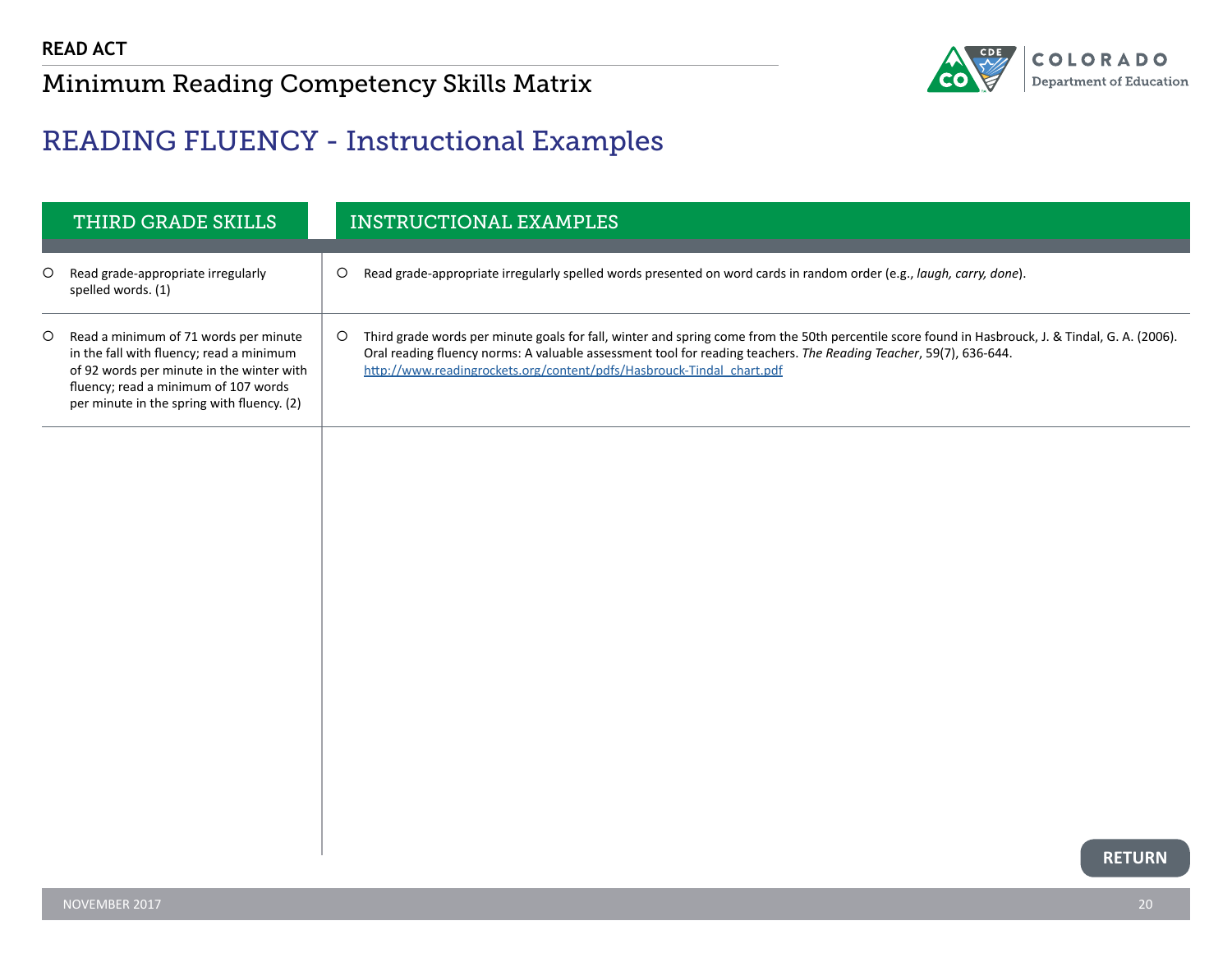

# VOCABULARY DEVELOPMENT

| <b>KINDERGARTEN</b>                                                          | <b>FIRST GRADE</b>                                                                | <b>SECOND GRADE</b>                                                                                    | <b>THIRD GRADE</b>                                                                                  | <b>PHONOLOGICAL AWARENESS</b>      |
|------------------------------------------------------------------------------|-----------------------------------------------------------------------------------|--------------------------------------------------------------------------------------------------------|-----------------------------------------------------------------------------------------------------|------------------------------------|
| O Identify new meanings for familiar words<br>and apply them accurately. (1) | O Use sentence level context as a clue to the<br>meaning of a word or phrase. (1) | O Determine the meaning of a new word<br>formed when a known prefix is added to a<br>known word. (1)   | O Determine the meaning of a new word<br>formed when a known affix is added to a<br>known word. (1) | <b>PHONEMIC AWARENESS</b>          |
| O Use the most frequently occurring<br>inflections and affixes. (2)          | O Identify and understand compound words.<br>(2)                                  | O Use a known root word as a clue to the                                                               | O Determine the meaning of words and                                                                | <b>CONCEPT OF PRINT</b>            |
| O Use new vocabulary that is directly taught                                 |                                                                                   | meaning of an unknown word with the<br>same root. (2)                                                  | phrases as they are used in a text,<br>distinguishing literal from nonliteral<br>language. (2)      | <b>ALPHABETIC PRINCIPLE</b>        |
| through reading, speaking, and listening.*<br>(3)                            |                                                                                   | O Create new words by combining base<br>words with affixes to connect known<br>words to new words. (3) | O Use sentence-level context as a clue to the<br>meaning of a word or phrase. (3)                   | <b>PHONICS</b>                     |
| O Relate new vocabulary to prior<br>knowledge.* (4)                          |                                                                                   | O Use knowledge of word relationships to<br>identify antonyms or synonyms to clarify<br>meaning. $(4)$ | O Use knowledge of word relationships to<br>identify antonyms or synonyms to clarify                | <b>FLUENCY</b>                     |
|                                                                              |                                                                                   |                                                                                                        | meaning. (4)                                                                                        | <b>READING FLUENCY</b>             |
|                                                                              |                                                                                   |                                                                                                        | O Use a known root word as a clue to the<br>meaning of an unknown word with the<br>same root. (5)   | <b>VOCABULARY DEVELOPMENT</b>      |
|                                                                              |                                                                                   |                                                                                                        | O Determine the meaning of general<br>academic and domain-specific words and                        | <b>ORAL LANGUAGE</b>               |
|                                                                              |                                                                                   |                                                                                                        | phrases in a text relevant to a grade 3 topic<br>or subject area. (6)                               | <b>LISTENING COMPREHENSION</b>     |
|                                                                              |                                                                                   |                                                                                                        |                                                                                                     | <b>READING COMPREHENSION</b>       |
|                                                                              |                                                                                   |                                                                                                        |                                                                                                     | <b>READING COMPREHENSION (P.2)</b> |

\*While significant, this skill is a lower indicator of future reading success and should not be weighed as heavily as the other skills when determining if a child has attained mastery of the Minimum Reading Competency Skil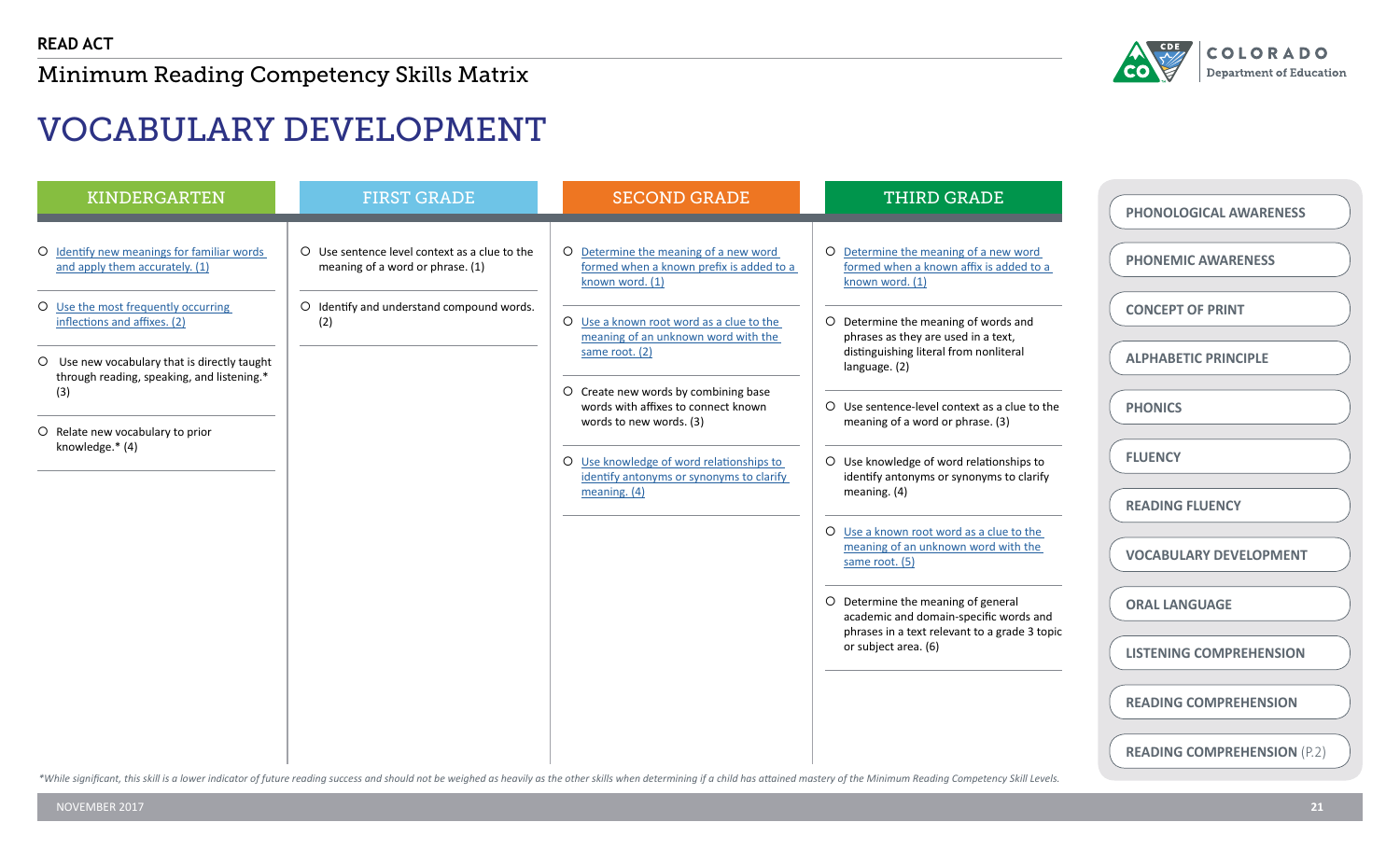

#### <span id="page-22-0"></span>VOCABULARY DEVELOPMENT - Instructional Examples

|         | KINDERGARTEN SKILLS                                                        |         | <b>INSTRUCTIONAL EXAMPLES</b>                                                                                                    |
|---------|----------------------------------------------------------------------------|---------|----------------------------------------------------------------------------------------------------------------------------------|
| $\circ$ | Identify new meanings for familiar words<br>and apply them accurately. (1) | $\circ$ | Knowing duck is a bird and learning the verb to duck.                                                                            |
| $\circ$ | Use the most frequently occurring<br>inflections and affixes. (2)          | $\circ$ | Use inflectional endings (e.g., -ed, -s, -ful, less, re-, un-, pre-, -ful, -less) as the clue to the meaning of an unknown word. |
|         |                                                                            |         |                                                                                                                                  |
|         |                                                                            |         |                                                                                                                                  |
|         |                                                                            |         |                                                                                                                                  |
|         |                                                                            |         |                                                                                                                                  |
|         |                                                                            |         |                                                                                                                                  |
|         |                                                                            |         |                                                                                                                                  |
|         |                                                                            |         |                                                                                                                                  |
|         |                                                                            |         | <b>RETURN</b>                                                                                                                    |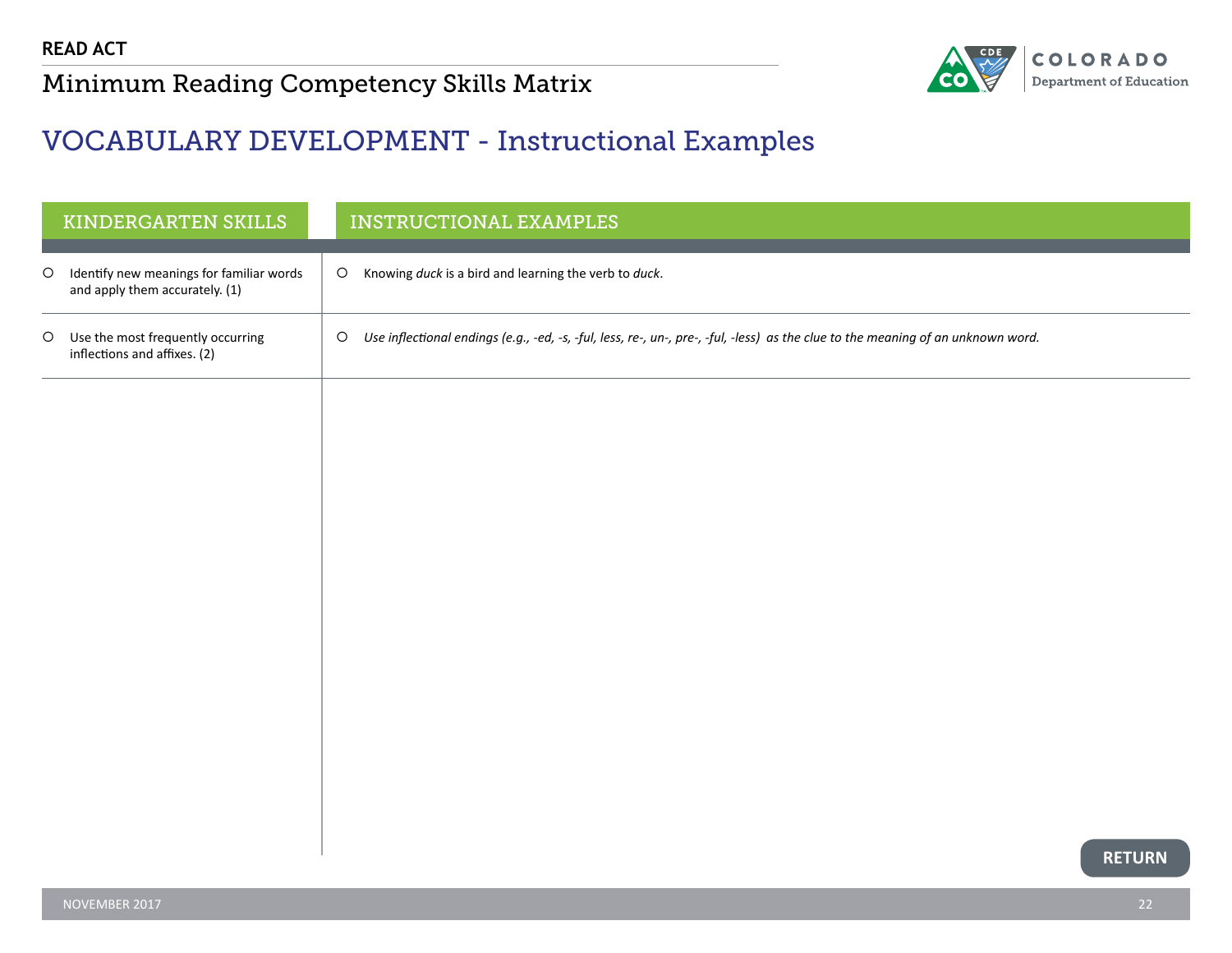

#### <span id="page-23-0"></span>VOCABULARY DEVELOPMENT - Instructional Examples

|         | <b>SECOND GRADE SKILLS</b>                                                                             | <b>INSTRUCTIONAL EXAMPLES</b>                                                   |
|---------|--------------------------------------------------------------------------------------------------------|---------------------------------------------------------------------------------|
| $\circ$ | Determine the meaning of a new word<br>formed when a known prefix is added to<br>a known word. (1)     | O e.g., happy/unhappy, tell/retell                                              |
| $\circ$ | Use a known root word as a clue to the<br>meaning of an unknown word with the<br>same root. (2)        | e.g., addition, additional<br>$\circ$                                           |
|         | O Use knowledge of the meaning of<br>individual words to predict the meaning<br>of compound words. (4) | e.g., birdhouse, lighthouse, housefly; bookshelf, notebook, bookmark<br>$\circ$ |
|         |                                                                                                        |                                                                                 |
|         |                                                                                                        |                                                                                 |
|         |                                                                                                        |                                                                                 |
|         |                                                                                                        |                                                                                 |
|         |                                                                                                        |                                                                                 |
|         |                                                                                                        |                                                                                 |
|         |                                                                                                        | <b>RETURN</b>                                                                   |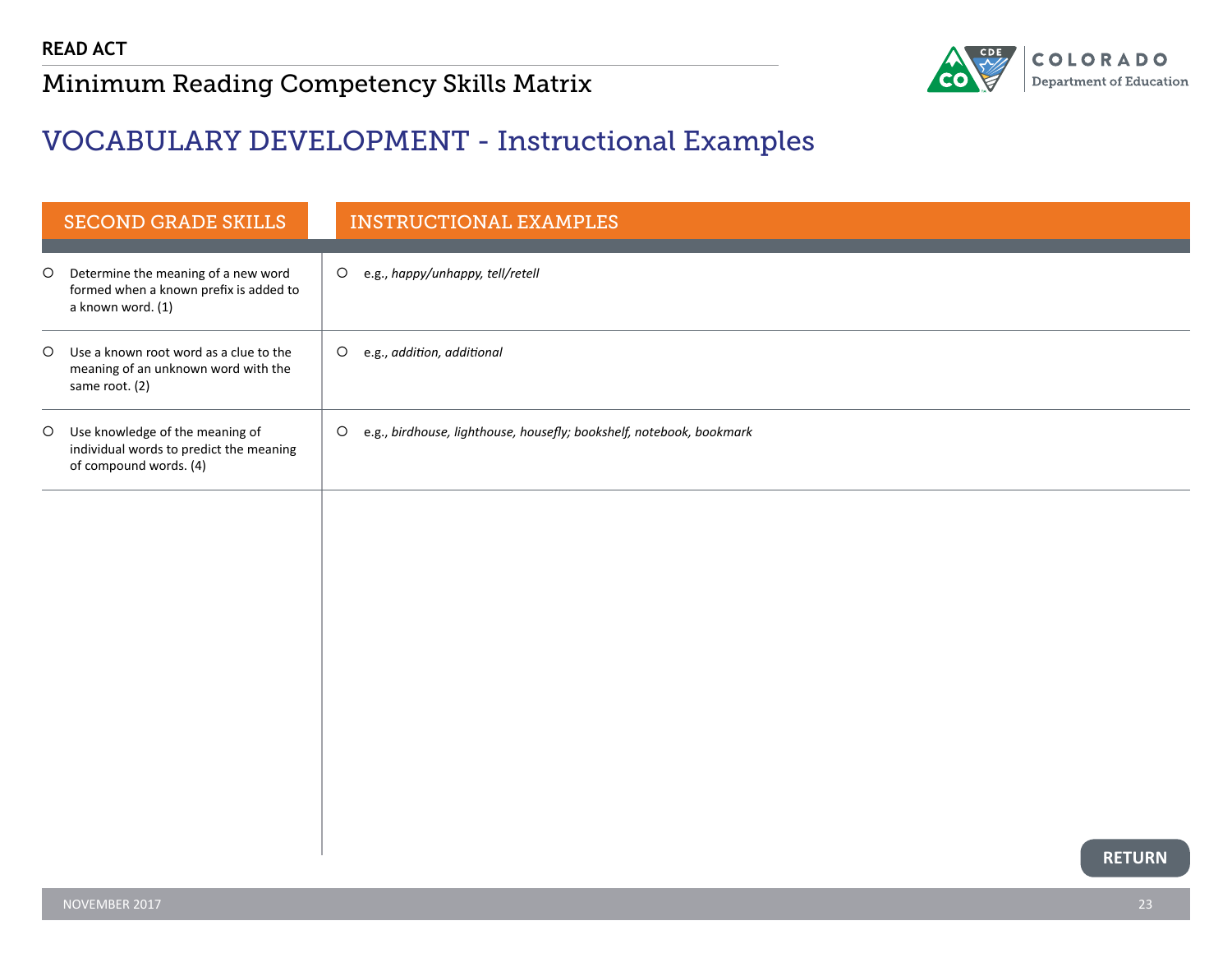

#### <span id="page-24-0"></span>VOCABULARY DEVELOPMENT - Instructional Examples

|         | THIRD GRADE SKILLS                                                                                |         | <b>INSTRUCTIONAL EXAMPLES</b>                                                          |
|---------|---------------------------------------------------------------------------------------------------|---------|----------------------------------------------------------------------------------------|
| $\circ$ | Determine the meaning of a new word<br>formed when a known affix is added to a<br>known word. (1) |         | O e.g., agreeable/disagreeable, comfortable/uncomfortable, care/careless, heat/preheat |
| $\circ$ | Use a known root word as a clue to the<br>meaning of an unknown word with the<br>same root. (5)   | $\circ$ | e.g., company, companion                                                               |
|         |                                                                                                   |         |                                                                                        |
|         |                                                                                                   |         |                                                                                        |
|         |                                                                                                   |         |                                                                                        |
|         |                                                                                                   |         |                                                                                        |
|         |                                                                                                   |         |                                                                                        |
|         |                                                                                                   |         |                                                                                        |
|         |                                                                                                   |         |                                                                                        |
|         |                                                                                                   |         |                                                                                        |
|         |                                                                                                   |         | <b>RETURN</b>                                                                          |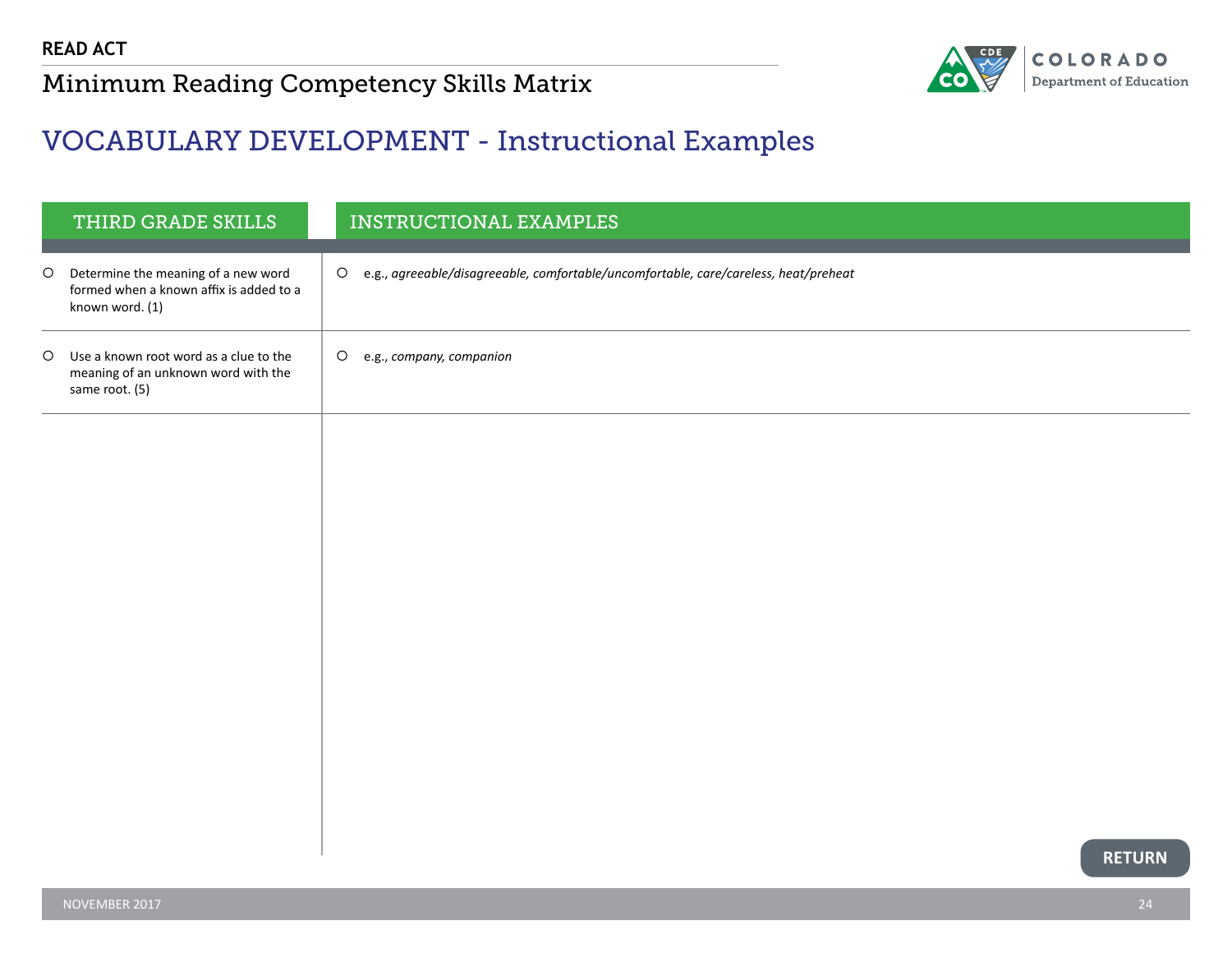

# ORAL LANGUAGE

| <b>KINDERGARTEN</b>                                                                                                                                                                                                       | <b>FIRST GRADE</b>                                                                | <b>SECOND GRADE</b>                                                                | THIRD GRADE | PHONOLOGICAL AWARENESS                                 |
|---------------------------------------------------------------------------------------------------------------------------------------------------------------------------------------------------------------------------|-----------------------------------------------------------------------------------|------------------------------------------------------------------------------------|-------------|--------------------------------------------------------|
| O Use words and phrases acquired through<br>conversations, reading and being read to,<br>and responding to texts. (1)                                                                                                     | O Use sentence level context as a clue to the<br>meaning of a word or phrase. (1) | O Use content specific vocabulary to ask<br>questions and provide information. (1) |             | <b>PHONEMIC AWARENESS</b>                              |
| O Confirm understanding of a text read aloud<br>or information presented orally or through<br>other media by answering questions about<br>key details and requesting clarification if<br>something is not understood. (2) | O Produce complete sentences when<br>appropriate to task and situation. (2)       | O Recount or describe key ideas or details<br>from a text read aloud. (2)          |             | <b>CONCEPT OF PRINT</b><br><b>ALPHABETIC PRINCIPLE</b> |
| O Ask and answer questions in order to seek<br>help, get information, or clarify something<br>that is not understood. (3)                                                                                                 |                                                                                   |                                                                                    |             | <b>PHONICS</b><br><b>FLUENCY</b>                       |
| O Participate in collaborative conversations<br>with diverse partners about Kindergarten<br>topics and texts with peers and adults in<br>small and large groups.*(4)                                                      |                                                                                   |                                                                                    |             | <b>READING FLUENCY</b>                                 |
| O Listen with comprehension to follow<br>two-step directions.* (5)                                                                                                                                                        |                                                                                   |                                                                                    |             | <b>VOCABULARY DEVELOPMENT</b><br><b>ORAL LANGUAGE</b>  |
|                                                                                                                                                                                                                           |                                                                                   |                                                                                    |             | <b>LISTENING COMPREHENSION</b>                         |
|                                                                                                                                                                                                                           |                                                                                   |                                                                                    |             | <b>READING COMPREHENSION</b>                           |
|                                                                                                                                                                                                                           |                                                                                   |                                                                                    |             | <b>READING COMPREHENSION (P.2)</b>                     |

\*While significant, this skill is a lower indicator of future reading success and should not be weighed as heavily as the other skills when determining if a child has attained mastery of the Minimum Reading Competency Skil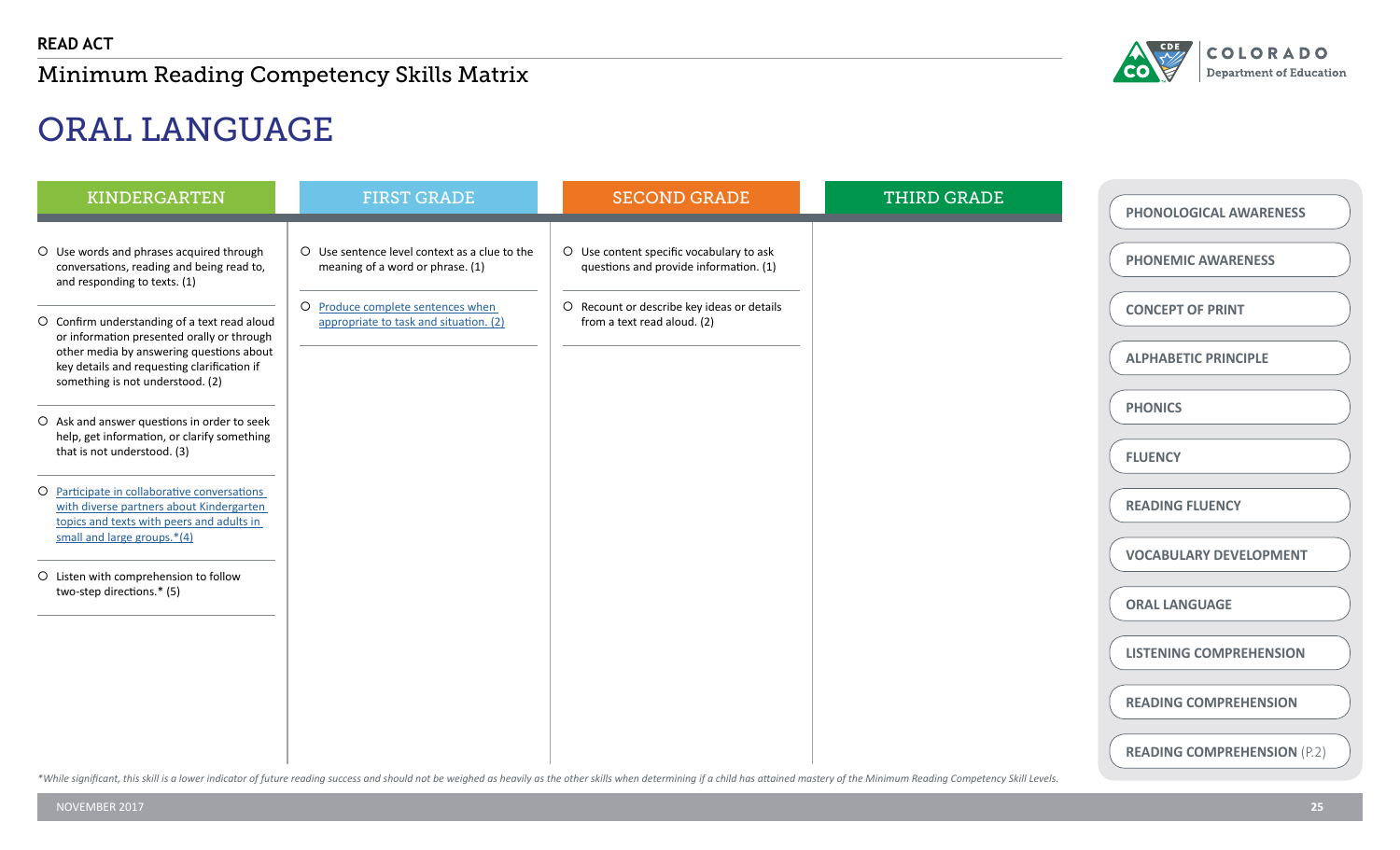

#### <span id="page-26-0"></span>ORAL LANGUAGE - Instructional Examples

|         | KINDERGARTEN SKILLS                                                                                                                                                | INSTRUCTIONAL EXAMPLES                                                                               |
|---------|--------------------------------------------------------------------------------------------------------------------------------------------------------------------|------------------------------------------------------------------------------------------------------|
| $\circ$ | Participate in collaborative conversations<br>with diverse partners about Kindergarten<br>topics and texts with peers and adults in<br>small and large groups. (4) | O Use a kindergarten topic such as friends to have a conversation about what it means to be a friend |
|         |                                                                                                                                                                    |                                                                                                      |
|         |                                                                                                                                                                    |                                                                                                      |
|         |                                                                                                                                                                    |                                                                                                      |
|         |                                                                                                                                                                    |                                                                                                      |
|         |                                                                                                                                                                    |                                                                                                      |
|         |                                                                                                                                                                    |                                                                                                      |
|         |                                                                                                                                                                    |                                                                                                      |
|         |                                                                                                                                                                    |                                                                                                      |
|         |                                                                                                                                                                    | <b>RETURN</b>                                                                                        |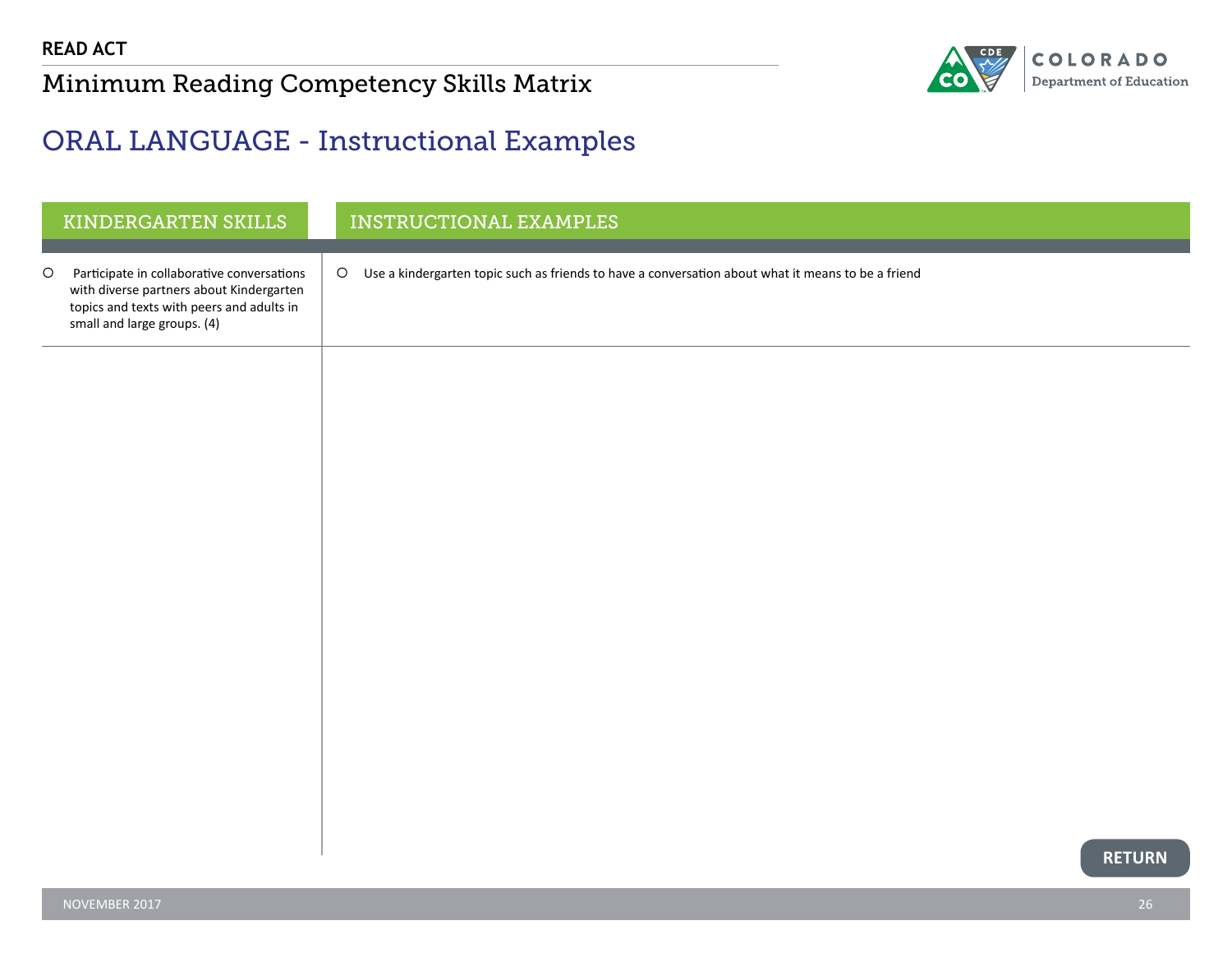

#### <span id="page-27-0"></span>ORAL LANGUAGE - Instructional Examples

|         | FIRST GRADE SKILLS                                                        | INSTRUCTIONAL EXAMPLES                                                              |
|---------|---------------------------------------------------------------------------|-------------------------------------------------------------------------------------|
| $\circ$ | Produce complete sentences when<br>appropriate to task and situation. (2) | $\circ$<br>Use words to orally describe actions, people, places, things, and ideas. |
|         |                                                                           |                                                                                     |
|         |                                                                           |                                                                                     |
|         |                                                                           |                                                                                     |
|         |                                                                           |                                                                                     |
|         |                                                                           |                                                                                     |
|         |                                                                           |                                                                                     |
|         |                                                                           |                                                                                     |
|         |                                                                           |                                                                                     |
|         |                                                                           |                                                                                     |
|         |                                                                           | <b>RETURN</b>                                                                       |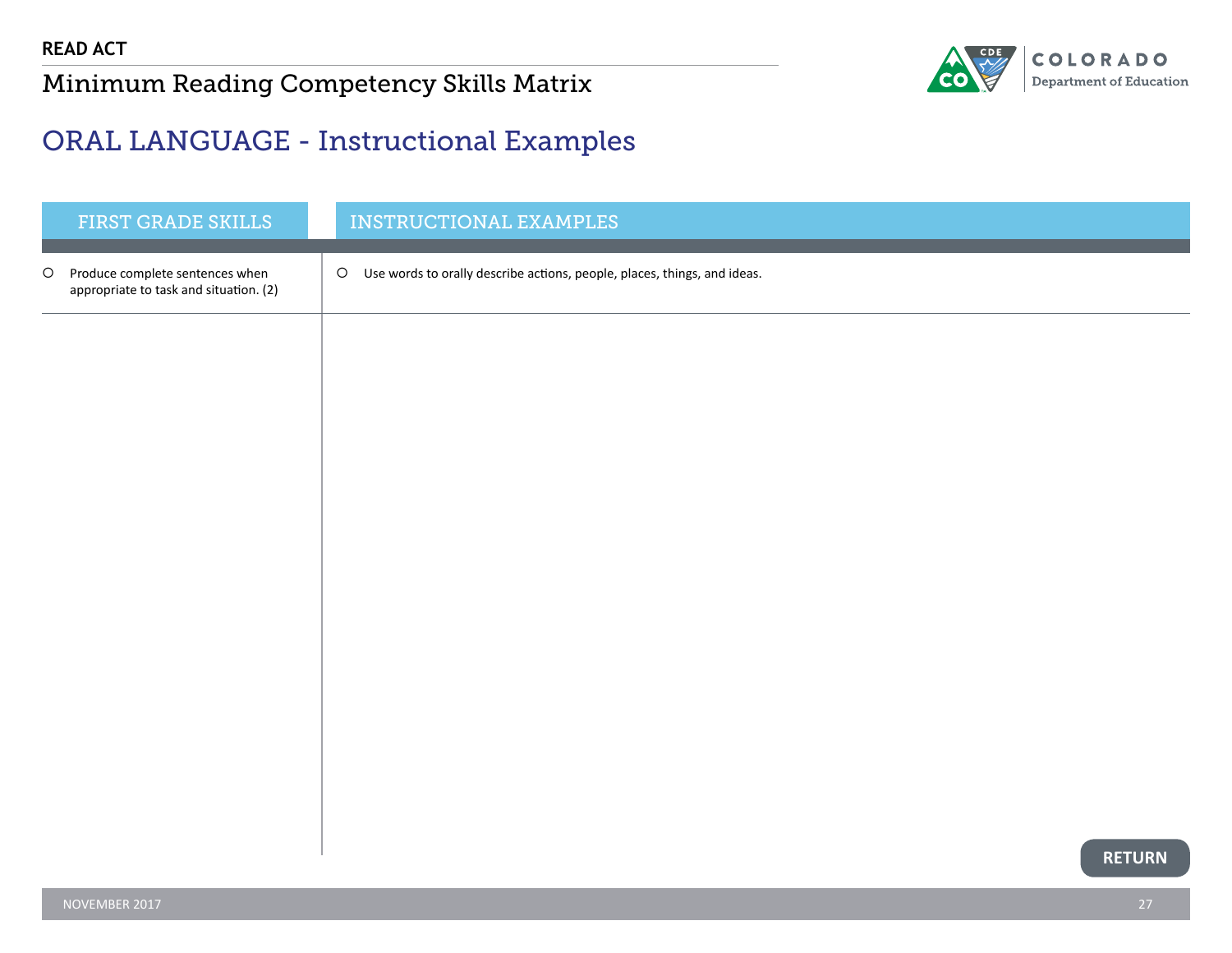

# LISTENING COMPREHENSION

| KINDERGARTEN                                                                                        | <b>FIRST GRADE</b> | <b>SECOND GRADE</b> | THIRD GRADE | PHONOLOGICAL AWARENESS             |
|-----------------------------------------------------------------------------------------------------|--------------------|---------------------|-------------|------------------------------------|
| O With prompting and support, answer<br>questions about key details in a text. (1)                  |                    |                     |             | <b>PHONEMIC AWARENESS</b>          |
| O With prompting and support, identify<br>characters, settings, and major events in a<br>story. (2) |                    |                     |             | <b>CONCEPT OF PRINT</b>            |
| O Recognize common types of texts. (3)                                                              |                    |                     |             | <b>ALPHABETIC PRINCIPLE</b>        |
|                                                                                                     |                    |                     |             | <b>PHONICS</b>                     |
|                                                                                                     |                    |                     |             | <b>FLUENCY</b>                     |
|                                                                                                     |                    |                     |             | <b>READING FLUENCY</b>             |
|                                                                                                     |                    |                     |             | <b>VOCABULARY DEVELOPMENT</b>      |
|                                                                                                     |                    |                     |             | <b>ORAL LANGUAGE</b>               |
|                                                                                                     |                    |                     |             | <b>LISTENING COMPREHENSION</b>     |
|                                                                                                     |                    |                     |             | <b>READING COMPREHENSION</b>       |
|                                                                                                     |                    |                     |             | <b>READING COMPREHENSION (P.2)</b> |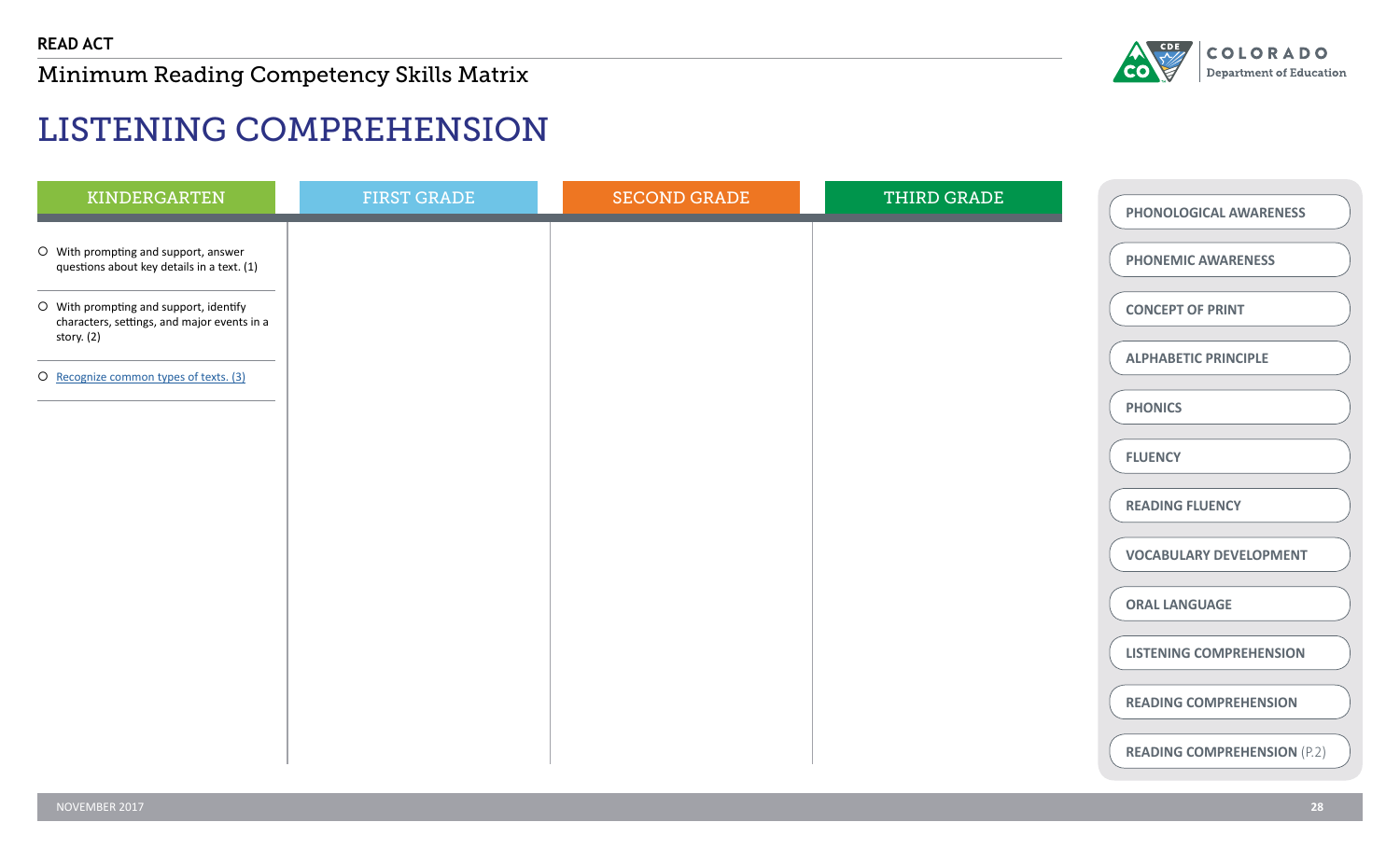

#### <span id="page-29-0"></span>LISTENING COMPREHENSION - Instructional Examples

| KINDERGARTEN SKILLS                             | INSTRUCTIONAL EXAMPLES                   |
|-------------------------------------------------|------------------------------------------|
| Recognize common types of texts. (3)<br>$\circ$ | $\circ$<br>e.g., storybooks, poems, etc. |
|                                                 |                                          |
|                                                 |                                          |
|                                                 |                                          |
|                                                 |                                          |
|                                                 |                                          |
|                                                 |                                          |
|                                                 |                                          |
|                                                 |                                          |
|                                                 |                                          |
|                                                 |                                          |
|                                                 |                                          |
|                                                 | <b>RETURN</b>                            |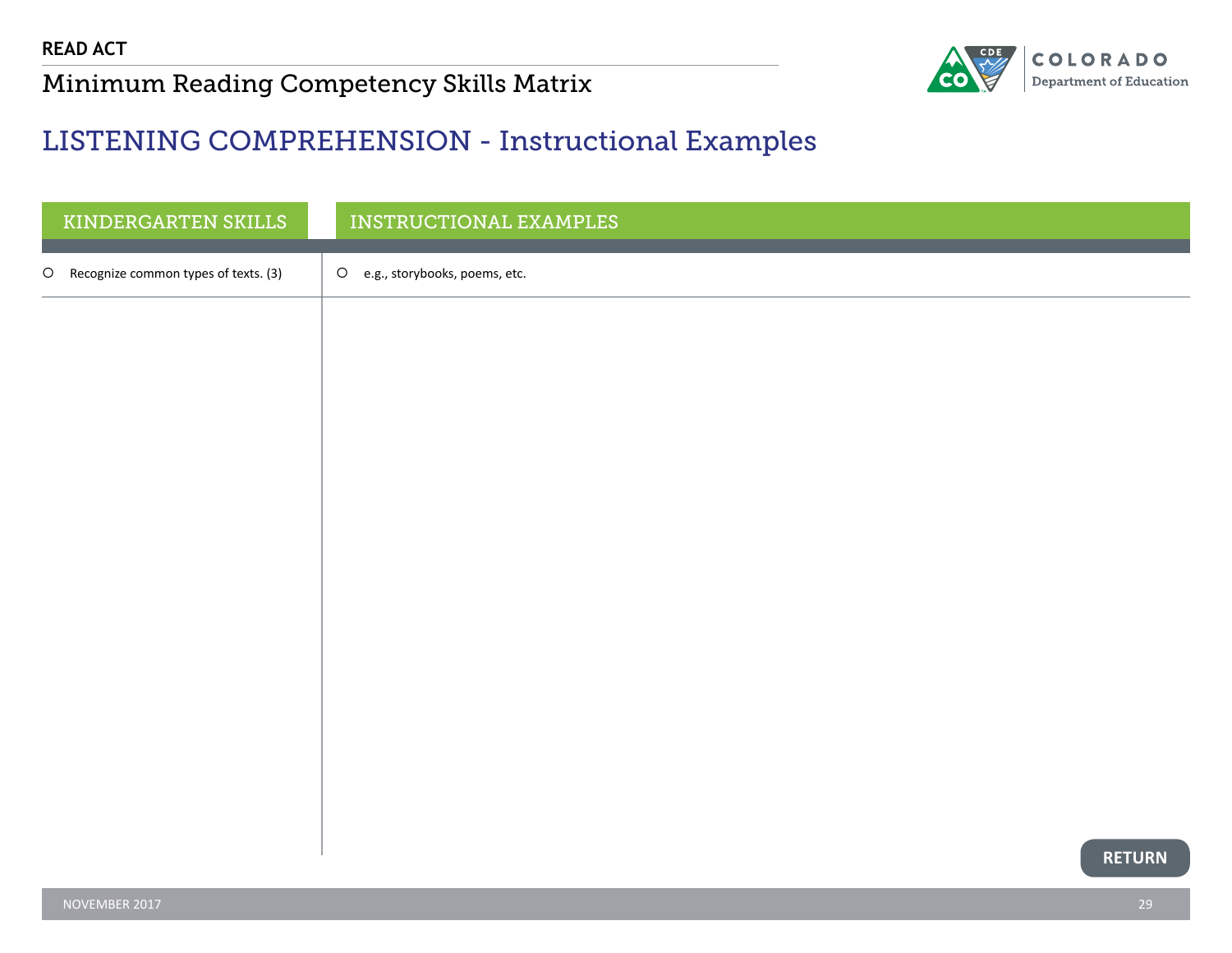

# READING COMPREHENSION

| <b>KINDERGARTEN</b> | <b>FIRST GRADE</b>                                                                                                            | <b>SECOND GRADE</b>                                                                                               | <b>THIRD GRADE</b>                                                                                                                 | <b>PHONOLOGICAL AWARENESS</b>      |
|---------------------|-------------------------------------------------------------------------------------------------------------------------------|-------------------------------------------------------------------------------------------------------------------|------------------------------------------------------------------------------------------------------------------------------------|------------------------------------|
|                     | O Answer questions about key details in a<br>text. $(1)$                                                                      | O Recount or describe key ideas or details<br>from a text read aloud. (1)                                         | O Identify a main topic of a multi-paragraph<br>text as well as the focus of specific<br>paragraphs within the text. (1)           | <b>PHONEMIC AWARENESS</b>          |
|                     | O Make predictions about what will happen<br>in the text and explain whether they were<br>confirmed or not and why, providing | O Use context to confirm or self-correct word<br>recognition and understanding, rereading<br>as necessary. (2)    | O Answer questions to demonstrate<br>understanding of a text, referring explicitly                                                 | <b>CONCEPT OF PRINT</b>            |
|                     | evidence from the text. (2)<br>O Explain major differences between books                                                      | O Answer such questions as who, what,<br>where, when, why and how to                                              | to the text as the basis for the answers. (2)<br>O Use a variety of comprehension strategies                                       | <b>ALPHABETIC PRINCIPLE</b>        |
|                     | that tell stories and books that give<br>information. (3)                                                                     | demonstrate understanding of key details<br>in a text. (3)                                                        | to interpret text (attending, searching,<br>predicting, checking, and self-correcting).<br>(3)                                     | <b>PHONICS</b>                     |
|                     | O Identify who is telling the story at various<br>points in a text. (4)                                                       | O Summarize the main idea using relevant<br>and significant details in a variety of texts.                        | O Determine the main idea of a text; recount                                                                                       | <b>FLUENCY</b>                     |
|                     | O Describe the connection between two<br>individuals, events, ideas, or pieces of                                             | (4)<br>O Know and use various text features to                                                                    | the key details and explain how they<br>support the main idea. (4)                                                                 | <b>READING FLUENCY</b>             |
|                     | information in a text. (5)                                                                                                    | locate key factors or information in a text<br>efficiently. (5)                                                   | O Summarize central ideas and important<br>details from a text. (5)                                                                | <b>VOCABULARY DEVELOPMENT</b>      |
|                     | O Know and use various text features to<br>locate key factors or information in a text.<br>(6)                                | O Identify the main purpose of a text,<br>including what the author wants to<br>answer, explain, or describe. (6) | O Compare and contrast the themes,<br>settings, and plots of stories written by the<br>same author about the same or similar       | <b>ORAL LANGUAGE</b>               |
|                     | O Identify the reasons an author gives to<br>support points in a text. (7)                                                    | O Read text to perform a specific task such as                                                                    | characters. (6)                                                                                                                    | <b>LISTENING COMPREHENSION</b>     |
|                     |                                                                                                                               | follow a recipe or play a game. (7)                                                                               | O Use sematic cues and signal words<br>(because, although) to identify cause/<br>effect and compare/contrast relationships.<br>(7) | <b>READING COMPREHENSION</b>       |
|                     |                                                                                                                               |                                                                                                                   |                                                                                                                                    | <b>READING COMPREHENSION (P.2)</b> |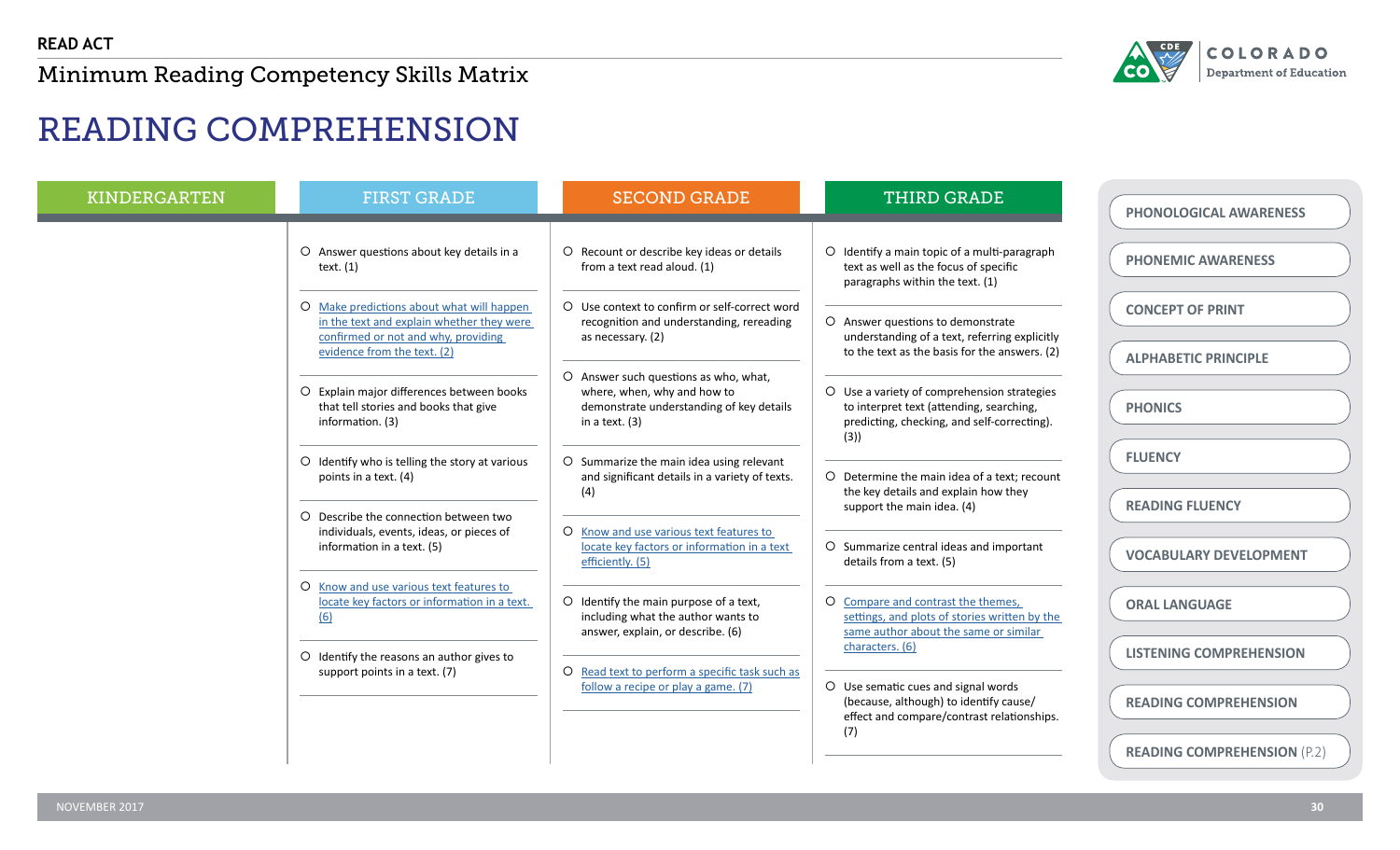

# READING COMPREHENSION CONT.

| <b>KINDERGARTEN</b> | <b>FIRST GRADE</b>                                                                                                                                                                                                                                                                 | <b>SECOND GRADE</b>                                                                                                                                                                                                                                                                                                                                                                                                                                                                                                                                           | <b>THIRD GRADE</b>                                                                                                                                                                                                                                                                                                                                                                                                                                                                                                                                                                       | <b>PHONOLOGICAL AWARENESS</b>                                                                                                                                                      |
|---------------------|------------------------------------------------------------------------------------------------------------------------------------------------------------------------------------------------------------------------------------------------------------------------------------|---------------------------------------------------------------------------------------------------------------------------------------------------------------------------------------------------------------------------------------------------------------------------------------------------------------------------------------------------------------------------------------------------------------------------------------------------------------------------------------------------------------------------------------------------------------|------------------------------------------------------------------------------------------------------------------------------------------------------------------------------------------------------------------------------------------------------------------------------------------------------------------------------------------------------------------------------------------------------------------------------------------------------------------------------------------------------------------------------------------------------------------------------------------|------------------------------------------------------------------------------------------------------------------------------------------------------------------------------------|
|                     | O Compare and contrast the adventures and<br>experiences of characters in stories. (8)<br>O Describe characters, settings, and major<br>events in a story, using key details. (9)<br>O Identify basic similarities in and differences<br>between two texts on the same topic. (10) | O Explain how specific images contribute to<br>and clarify a text. (8)<br>O Compare and contrast the most important<br>points presented by two texts on the same<br>topic. (9)<br>O Read and comprehend informational texts,<br>including history/social studies, science,<br>and technical texts. (10)<br>O Describe how characters in a story respond<br>to major events and challenges. (11)<br>O Describe the overall structure of a story,<br>including describing how the beginning<br>introduces the story and the ending<br>concludes the story. (12) | O Describe the logical connection between<br>particular sentences and paragraphs in a<br>text. $(8)$<br>O Read and comprehend informational texts,<br>including history/social studies, science,<br>and technical texts. (9)<br>O Compare and contrast the most important<br>points and key details presented in two<br>texts on the same topic. (10)<br>O Describe the relationship between a series<br>of historical events, scientific ideas or<br>concepts, or steps in technical procedures<br>in a text, using language that pertains to<br>time, sequence, and cause/effect. (11) | <b>PHONEMIC AWARENESS</b><br><b>CONCEPT OF PRINT</b><br><b>ALPHABETIC PRINCIPLE</b><br><b>PHONICS</b><br><b>FLUENCY</b><br><b>READING FLUENCY</b><br><b>VOCABULARY DEVELOPMENT</b> |
|                     |                                                                                                                                                                                                                                                                                    | O Compare and contrast two or more<br>versions of the same story by different<br>authors or by different cultures. (13)                                                                                                                                                                                                                                                                                                                                                                                                                                       |                                                                                                                                                                                                                                                                                                                                                                                                                                                                                                                                                                                          | <b>ORAL LANGUAGE</b>                                                                                                                                                               |
|                     |                                                                                                                                                                                                                                                                                    |                                                                                                                                                                                                                                                                                                                                                                                                                                                                                                                                                               |                                                                                                                                                                                                                                                                                                                                                                                                                                                                                                                                                                                          | <b>LISTENING COMPREHENSION</b>                                                                                                                                                     |
|                     |                                                                                                                                                                                                                                                                                    |                                                                                                                                                                                                                                                                                                                                                                                                                                                                                                                                                               |                                                                                                                                                                                                                                                                                                                                                                                                                                                                                                                                                                                          | <b>READING COMPREHENSION</b>                                                                                                                                                       |
|                     |                                                                                                                                                                                                                                                                                    |                                                                                                                                                                                                                                                                                                                                                                                                                                                                                                                                                               |                                                                                                                                                                                                                                                                                                                                                                                                                                                                                                                                                                                          | <b>READING COMPREHENSION (P.2)</b>                                                                                                                                                 |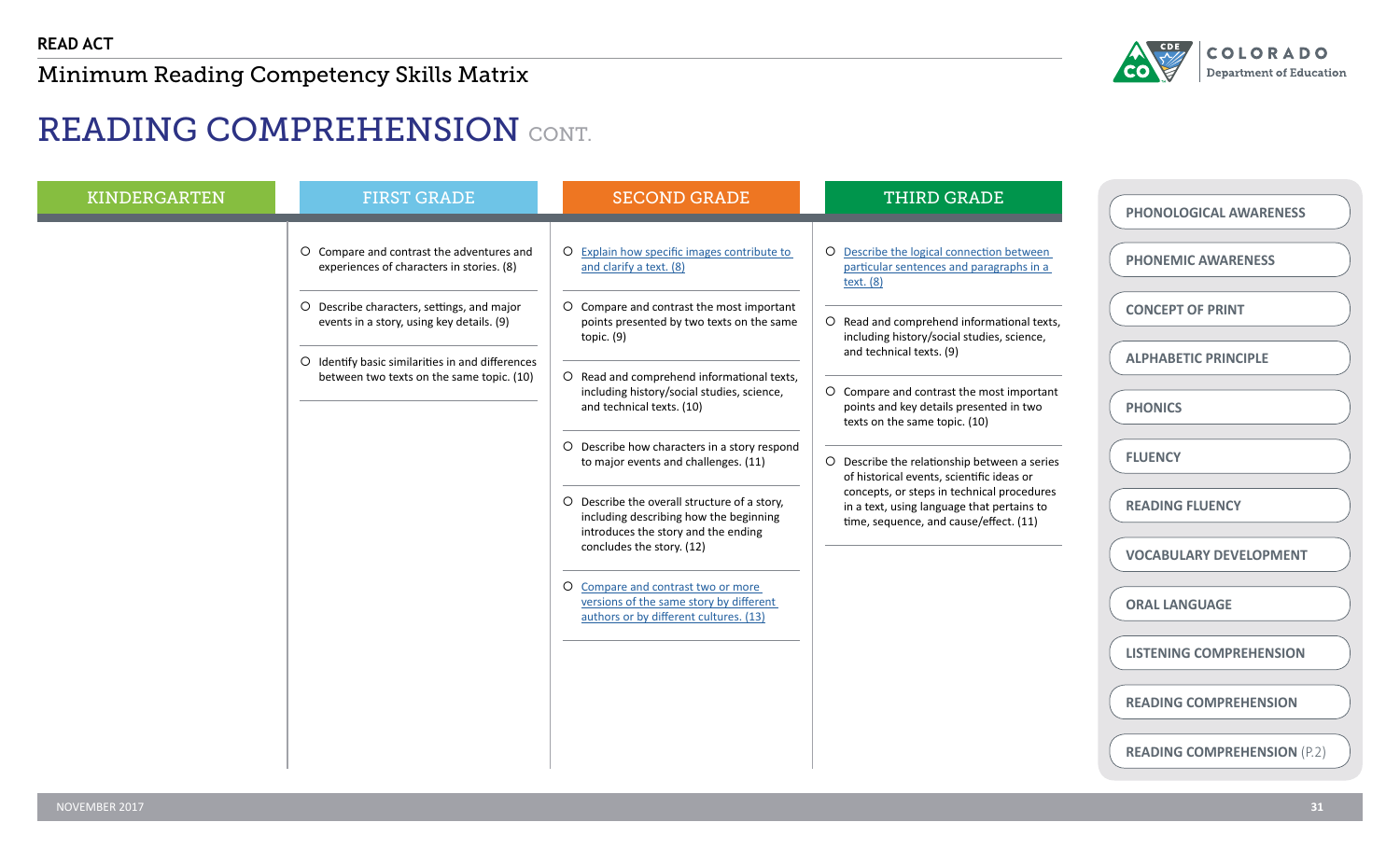

### <span id="page-32-0"></span>READING COMPREHENSION - Instructional Examples

|         | <b>FIRST GRADE SKILLS</b>                                                                                                                                  |         | <b>INSTRUCTIONAL EXAMPLES</b>                                               |
|---------|------------------------------------------------------------------------------------------------------------------------------------------------------------|---------|-----------------------------------------------------------------------------|
| $\circ$ | Make predictions about what will happen<br>in the text and explain whether they were<br>confirmed or not and why, providing<br>evidence from the text. (2) | $\circ$ | Use evidence from the text to make predictions as to what will happen next. |
| $\circ$ | Know and use various text features to<br>locate key factors or information in a text.<br>(6)                                                               | $\circ$ | e.g., headings, tables of contents, glossaries, electronic menus, icons     |
| $\circ$ | Identify basic similarities in and<br>differences between two texts on the<br>same topic. (10)                                                             | $\circ$ | e.g., in illustrations, descriptions, or procedures                         |
|         |                                                                                                                                                            |         |                                                                             |
|         |                                                                                                                                                            |         |                                                                             |
|         |                                                                                                                                                            |         |                                                                             |
|         |                                                                                                                                                            |         |                                                                             |
|         |                                                                                                                                                            |         |                                                                             |
|         |                                                                                                                                                            |         | <b>RETURN</b>                                                               |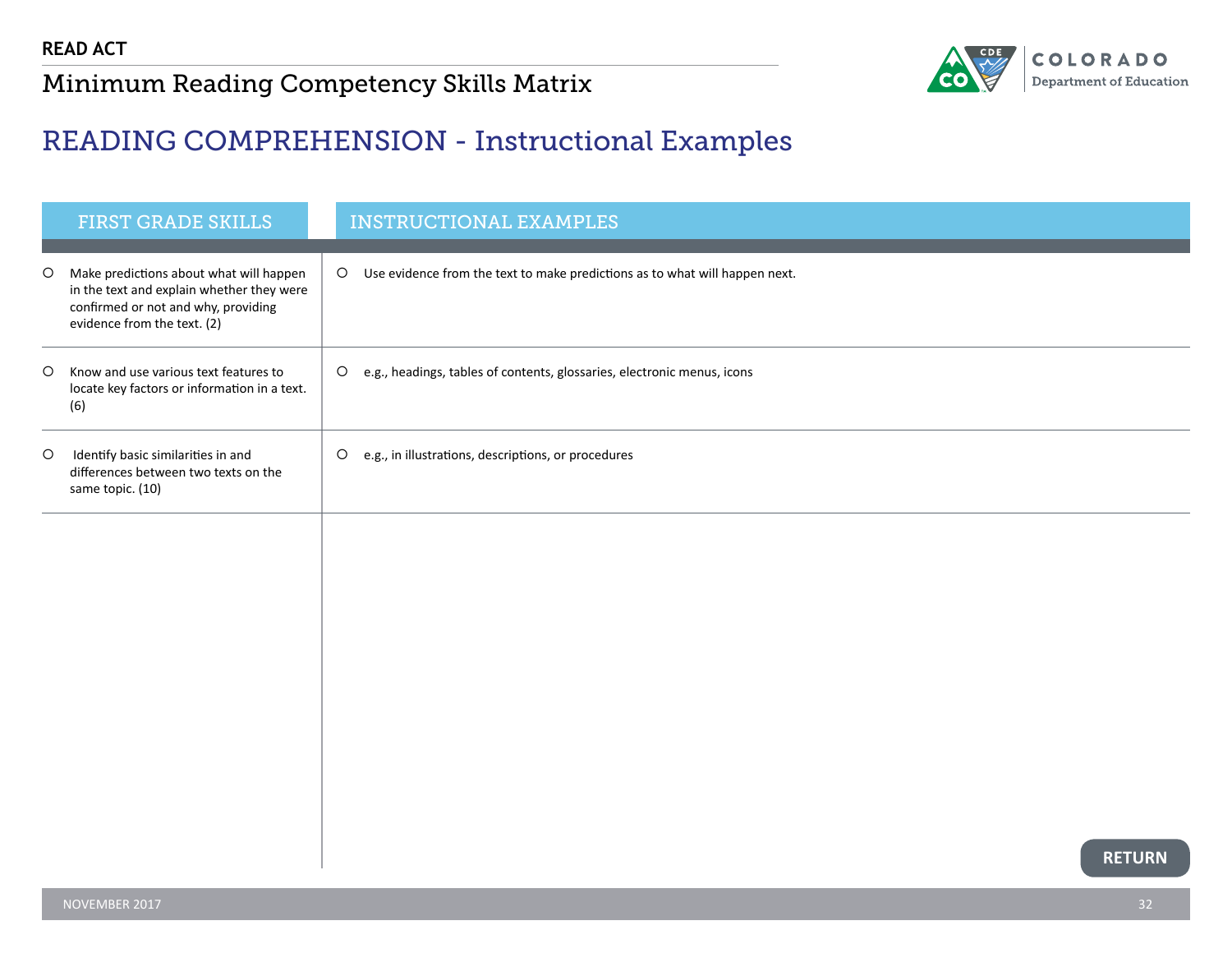

#### <span id="page-33-0"></span>READING COMPREHENSION - Instructional Examples

|         | <b>SECOND GRADE SKILLS</b>                                                                                            | <b>INSTRUCTIONAL EXAMPLES</b>                                                                    |
|---------|-----------------------------------------------------------------------------------------------------------------------|--------------------------------------------------------------------------------------------------|
| $\circ$ | Know and use various text features to<br>locate key factors or information in a text<br>efficiently. (5)              | e.g., captions, bold print, subheadings, glossaries, indexes, electronic menus, icons<br>$\circ$ |
| $\circ$ | Read text to perform a specific task such<br>as follow a recipe or play a game. (7)                                   | O such as follow a recipe, play a game                                                           |
| $\circ$ | Explain how specific images contribute to<br>and clarify a text. (8)                                                  | O e.g,, a diagram showing how a machine works                                                    |
| $\circ$ | Compare and contrast two or more<br>versions of the same story by different<br>authors or by different cultures. (13) | $\circ$<br>e.g., Cinderella stories                                                              |
|         |                                                                                                                       |                                                                                                  |
|         |                                                                                                                       |                                                                                                  |
|         |                                                                                                                       |                                                                                                  |
|         |                                                                                                                       |                                                                                                  |
|         |                                                                                                                       | <b>RETURN</b>                                                                                    |